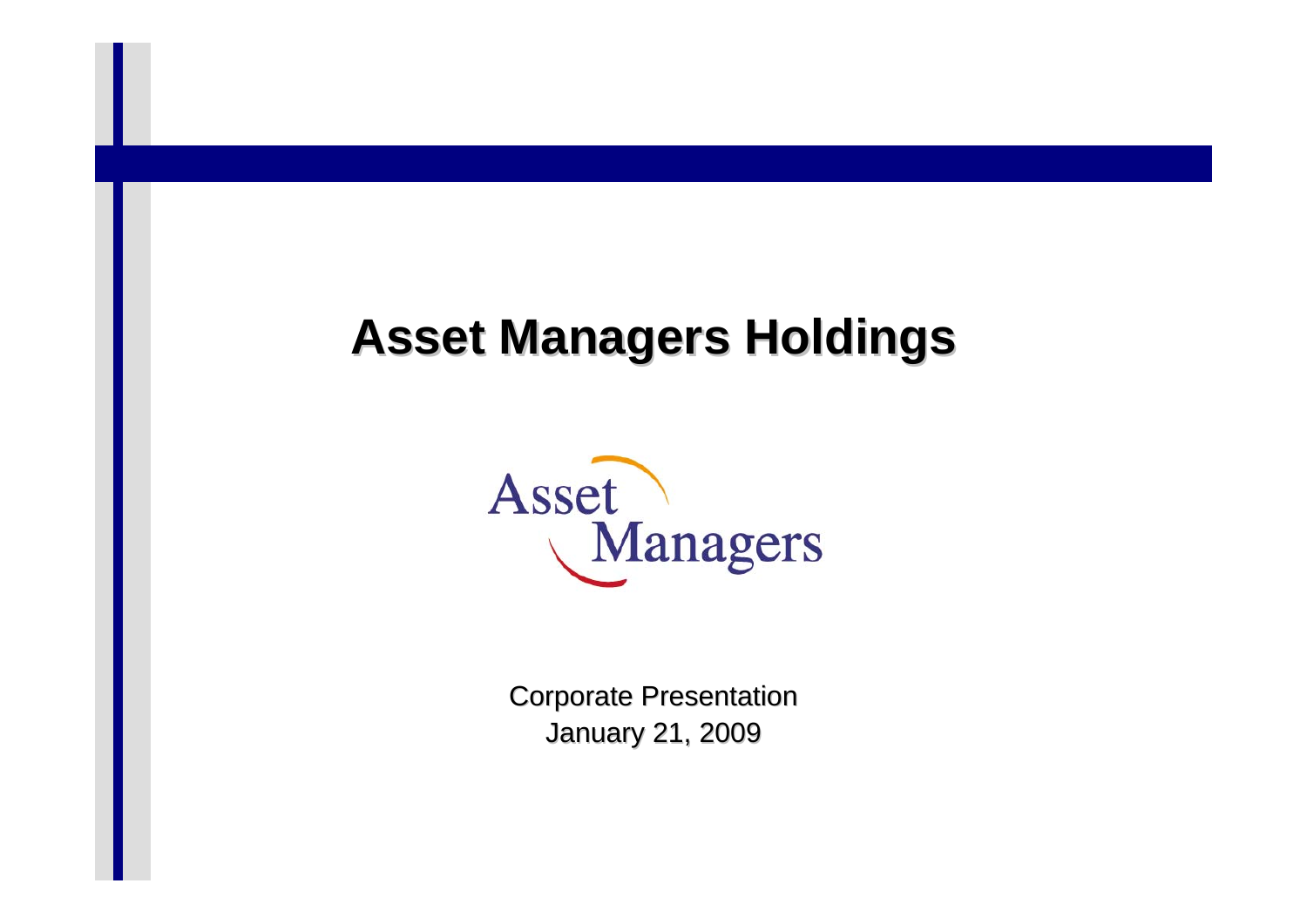

#### $\Box$  2008 Third Quarter Summary

- $\checkmark$  Focus on Cashflow
- $\checkmark$  Successful Asset Dispositions
- $\checkmark$  Repayment of Corporate Debt
- $\checkmark$  New & Refinanced Non-Recourse Debt
- $\checkmark$  Strengthened Financial Position
- $\checkmark$  Strong Liquidity
- $\checkmark$  CB Restructuring
- $\Box$  New Business Developments
	- $\checkmark$  Market Environment and Countermeasures
	- $\checkmark$  Transition to fee-driven, stable earnings business model
		- Rescue AM
		- M&A
		- CRE advisory business
	- $\checkmark$  Streamlined Corporate structure
- **□** Financial Data (Pro Forma)
- **D** Appendix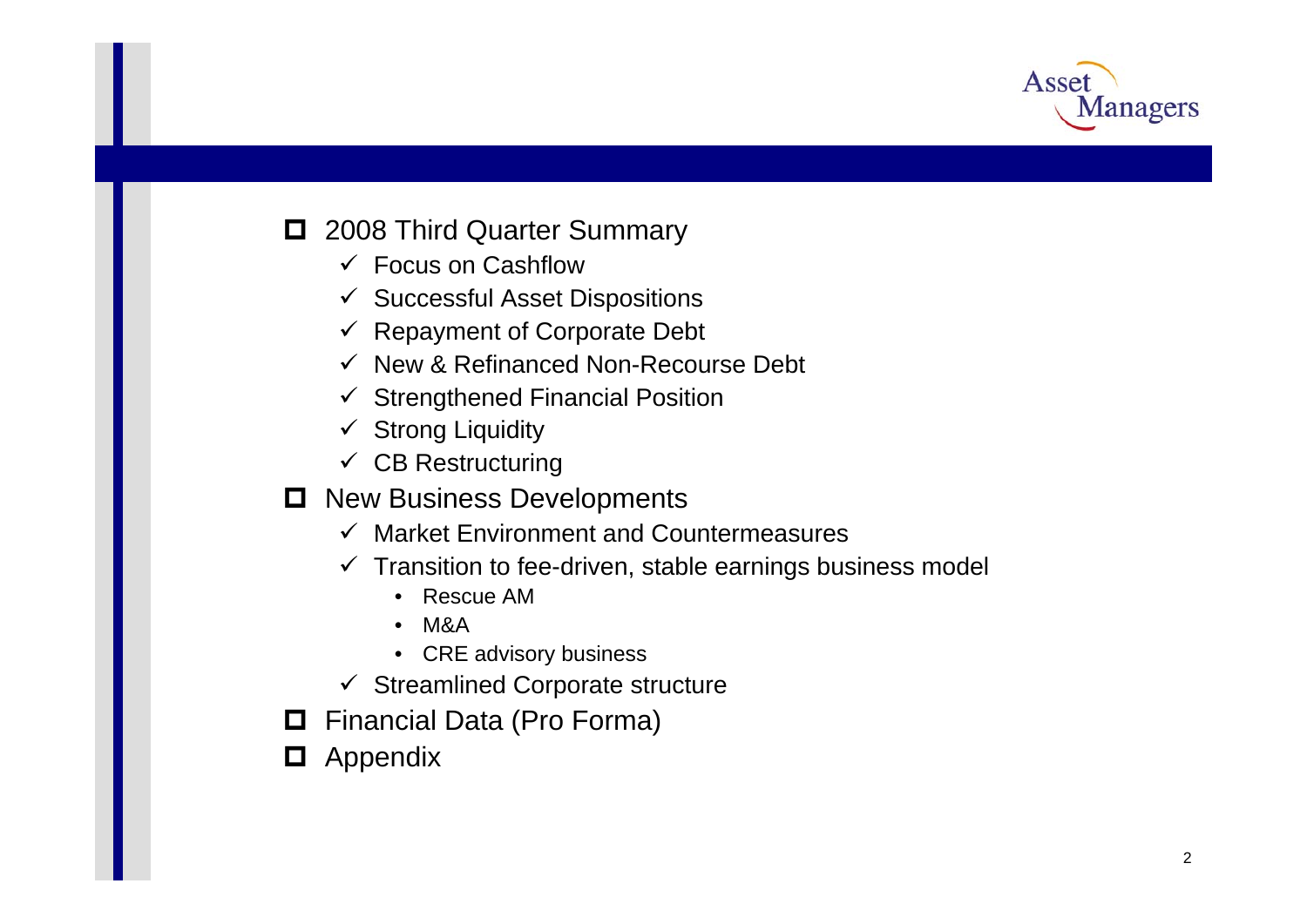

#### 2008 Third Quarter Summary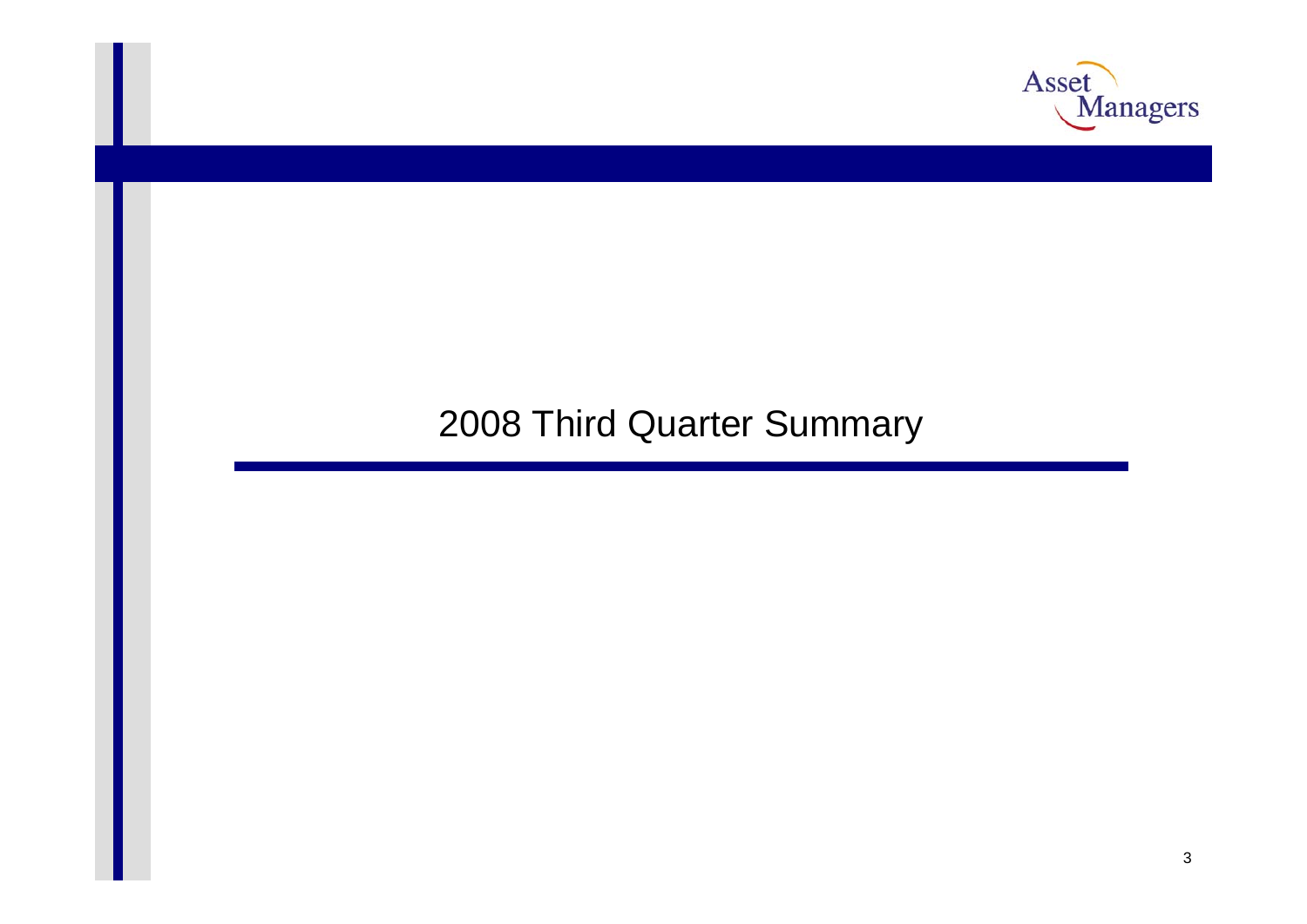#### Focus on <u>Cashflow</u>



- □ C/F and B/S Far More Important than P/L
- $\Box$ Running Operating Cashflow Strongly Positive
- 0 Maximize Cash Position and Liquidity
- 0 Fully Write-Down All Assets in 2009, Return to Profitability in 2010
- $\Box$ Dramatically Decrease Risk Profile through Slimmed B/S

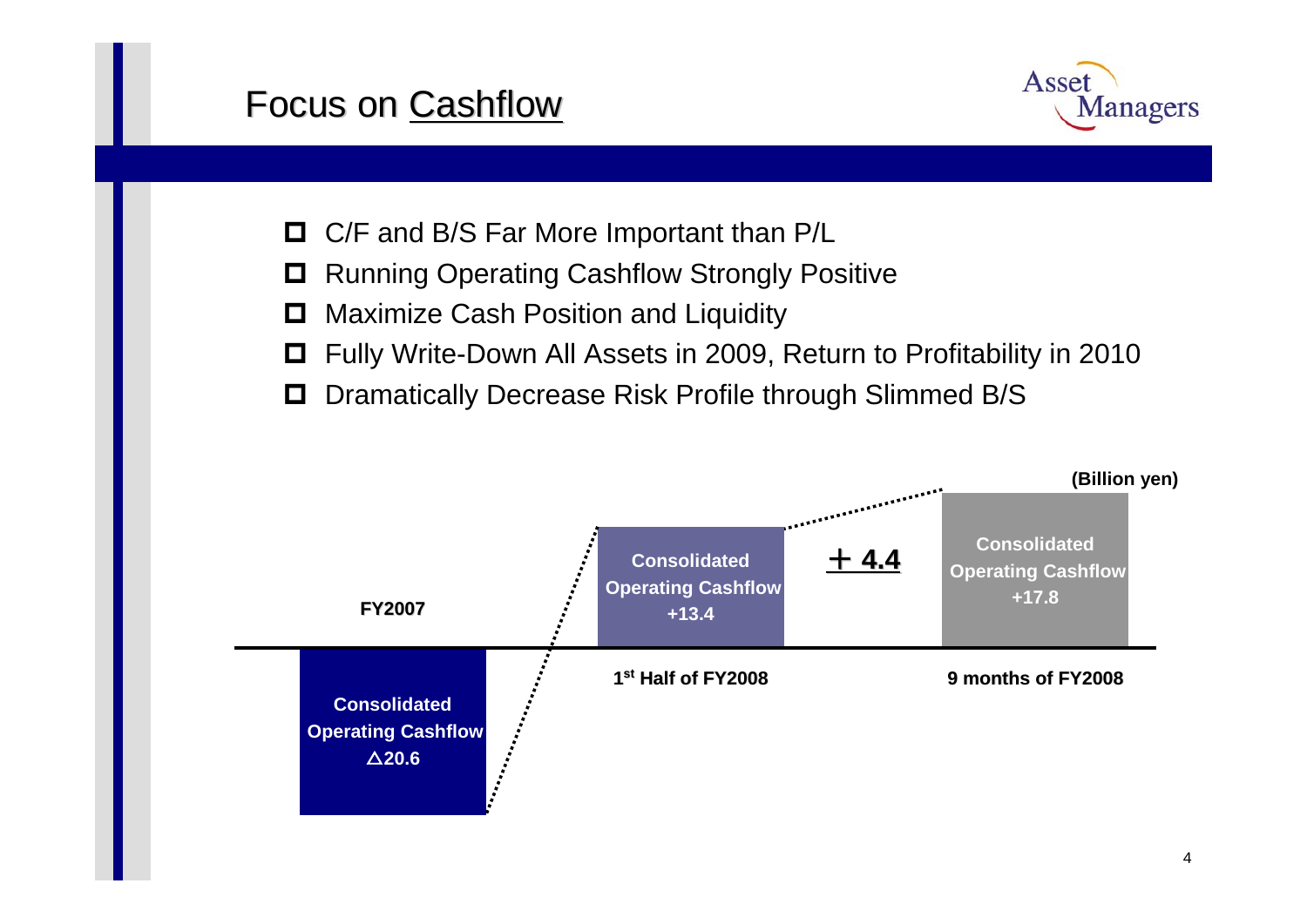#### **Successful Asset Dispositions**



#### JPY18B in asset sales through Q3



\*Pro Forma Consolidated Basis: Asset Managers, Asset Managers International, Asset Managers Partners, Asset Investment Advisors, & Asset Managers Holdings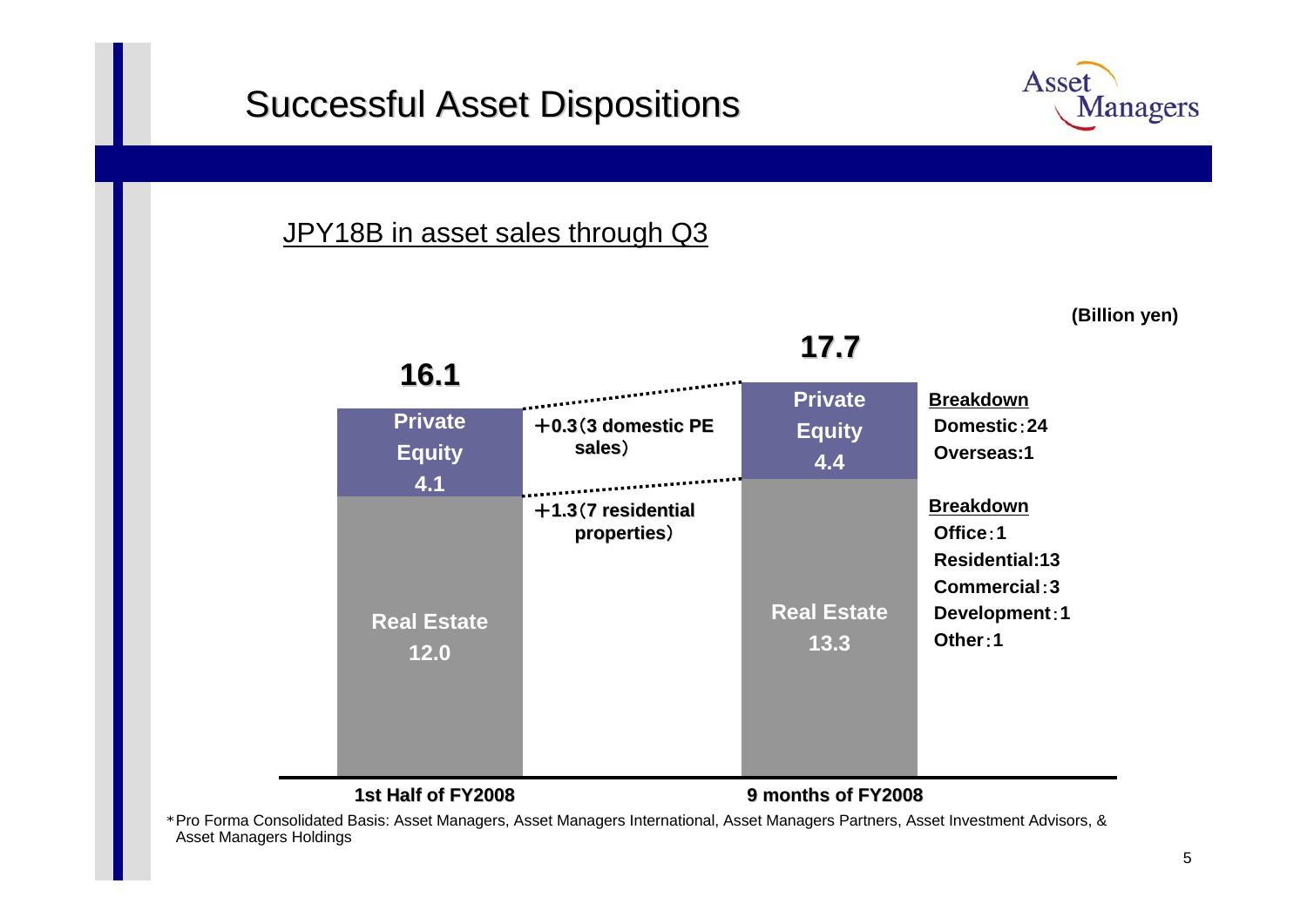#### Repayment of Corporate Debt





\*Pro Forma Consolidated Basis: Asset Managers, Asset Managers International, Asset Managers Partners, Asset Investment Advisors, & Asset Managers Holdings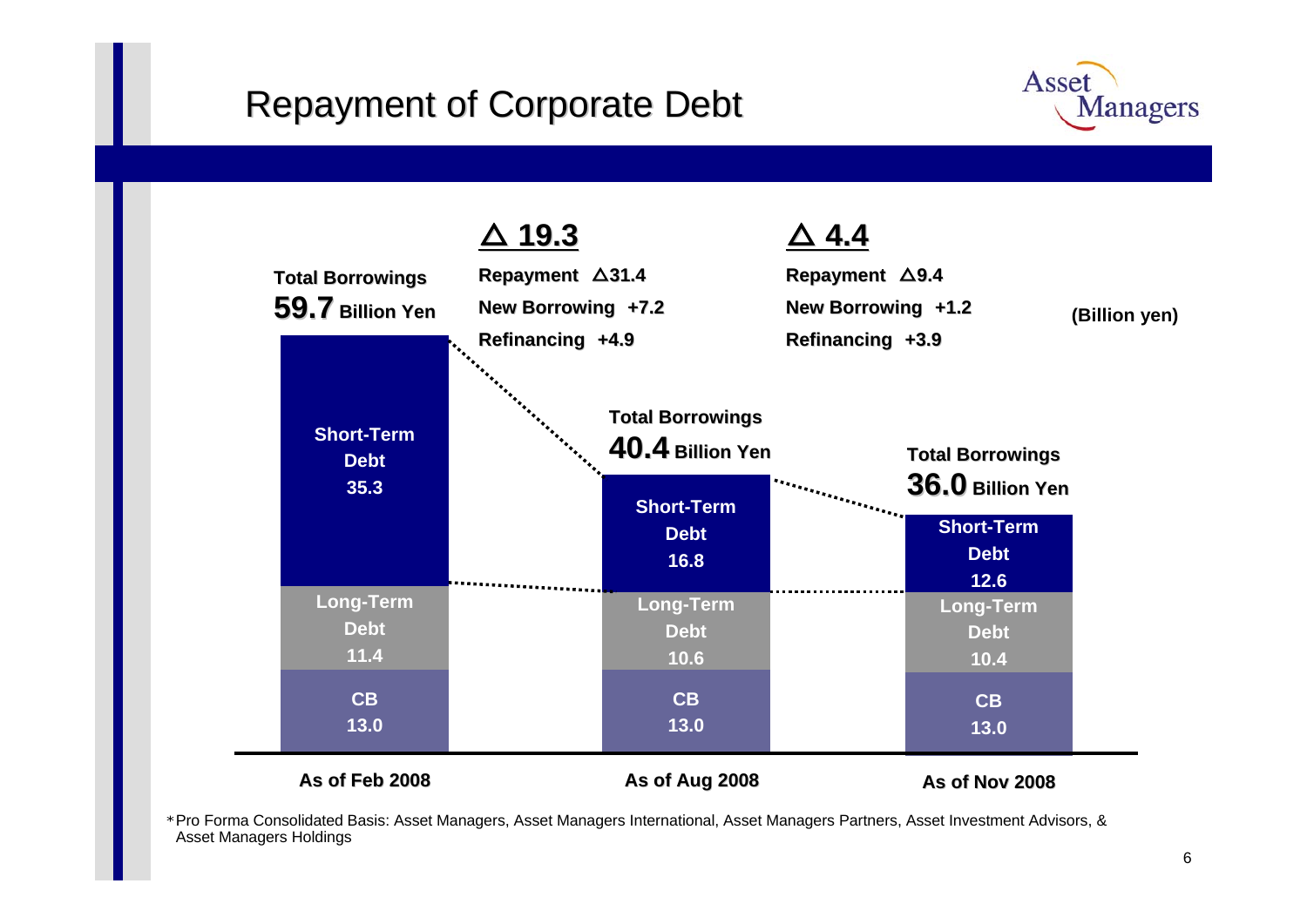#### New & Refinanced Non-Recourse Debt





**Asset** 

**Managers**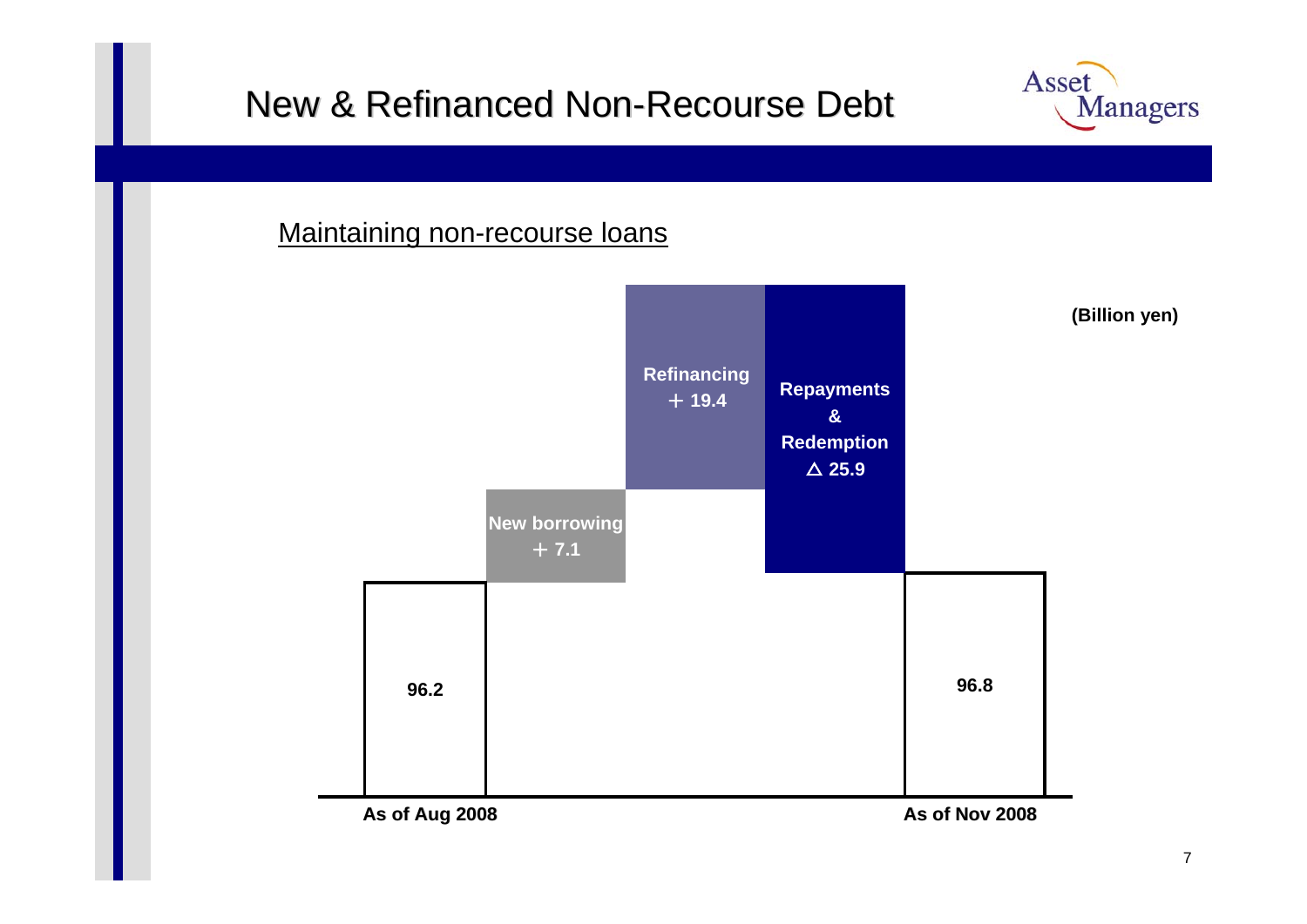#### **Strengthened Financial Position**



\*Pro Forma Consolidated Basis: Asset Managers, Asset Managers International, Asset Managers Partners, Asset Investment Advisors, & Asset Managers Holdings

Asset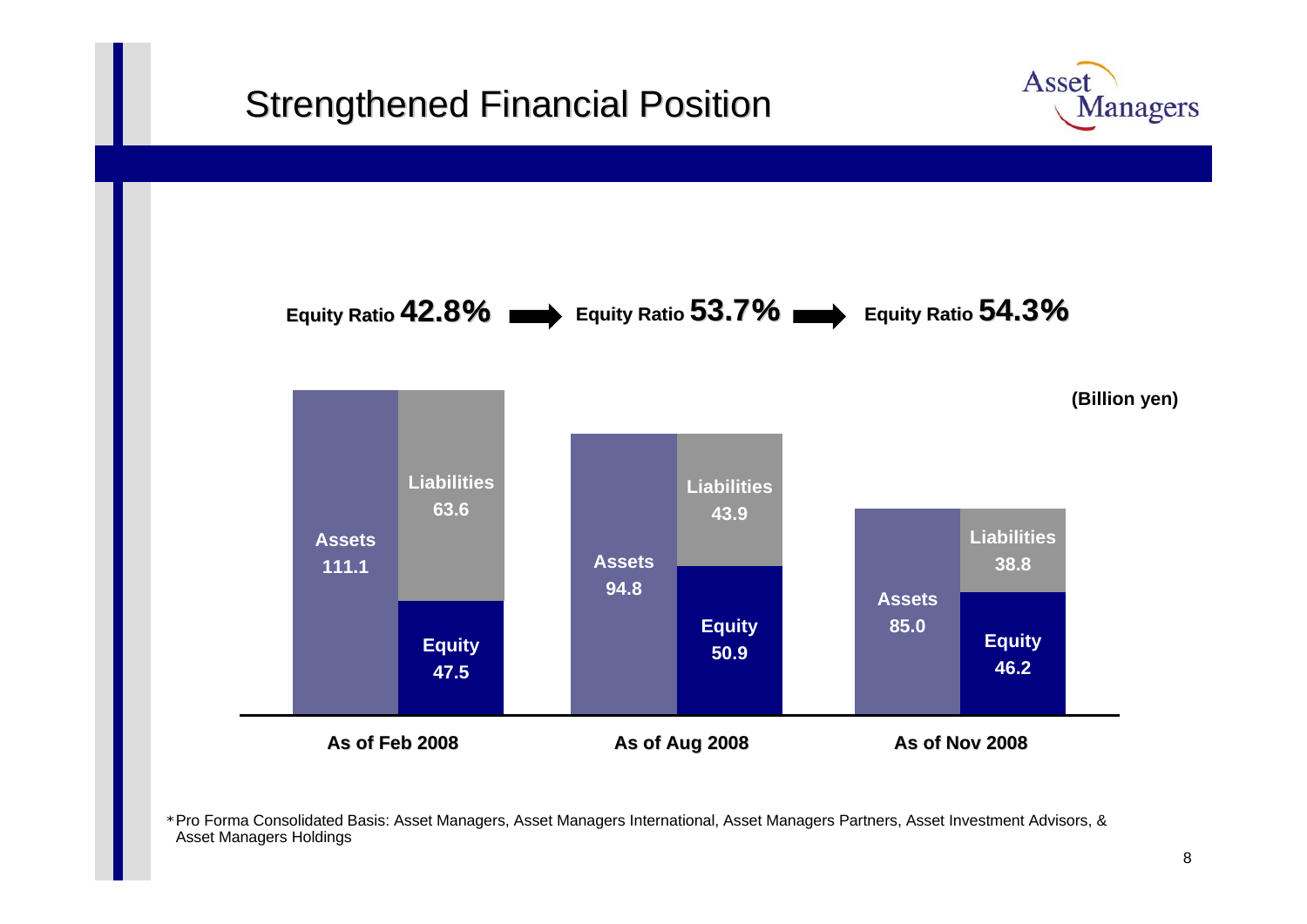## **Strong Liquidity**





\*Pro Forma Consolidated Basis: Asset Managers, Asset Managers International, Asset Managers Partners, Asset Investment Advisors, & Asset Managers Holdings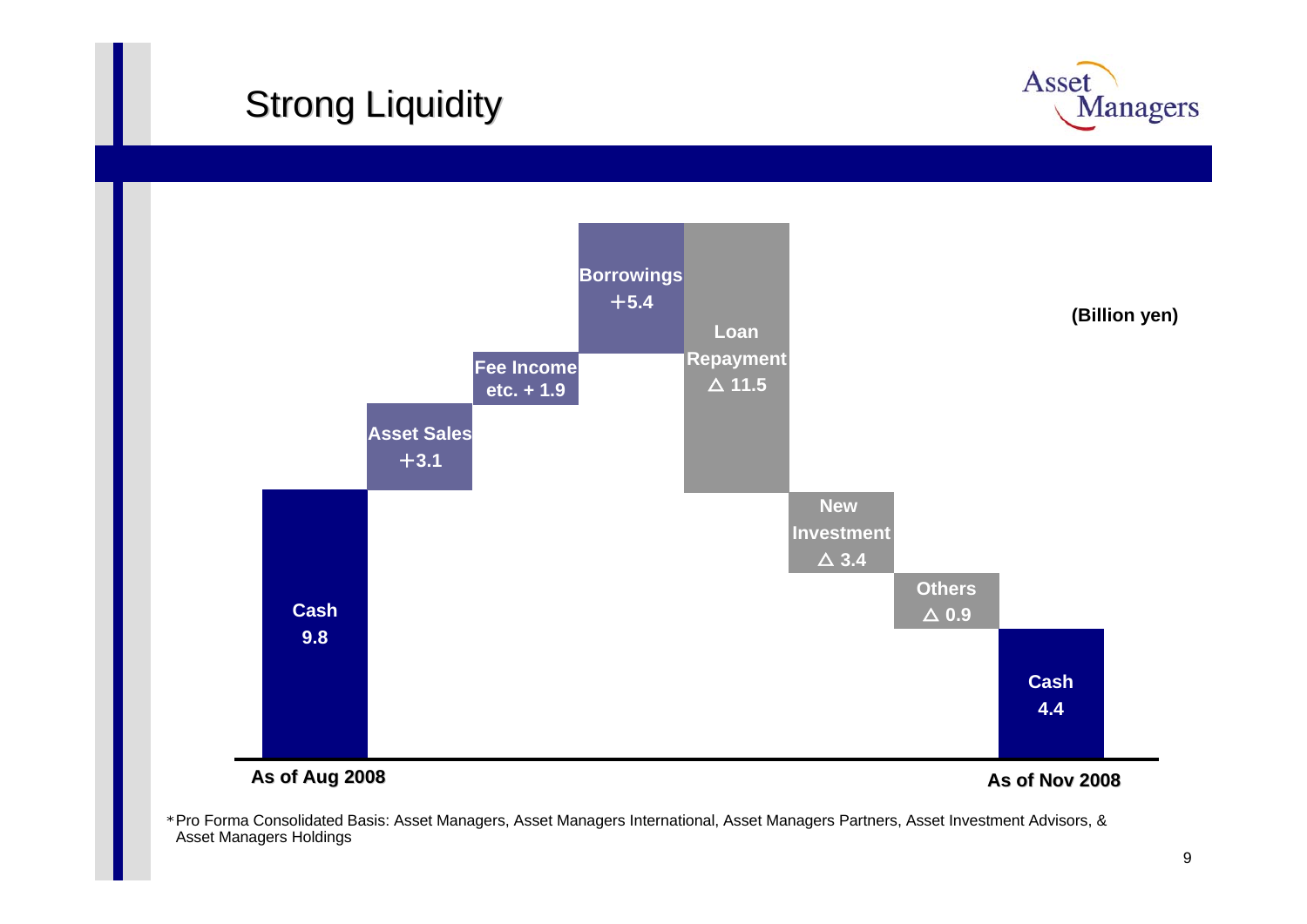#### CB Restructuring Plan



- п Restructure CB terms via Noteholders and Shareholders meetings
	- $\checkmark$  Reduction of principal payable upon exercise of Noteholders' accelerated redemption put in March 2009 to 50%
	- $\checkmark$  Extension of CB maturity by one year to 2012/3/17
	- $\checkmark$  Reduction of principal at maturity to 90%
	- $\checkmark$ Elimination of Company's accelerated redemption call right
	- $\checkmark$  Reduction of share conversion price to 8170 (2009/1/16 closing share price)
- With full conversion, a JPY13B liability will become shareholder equity

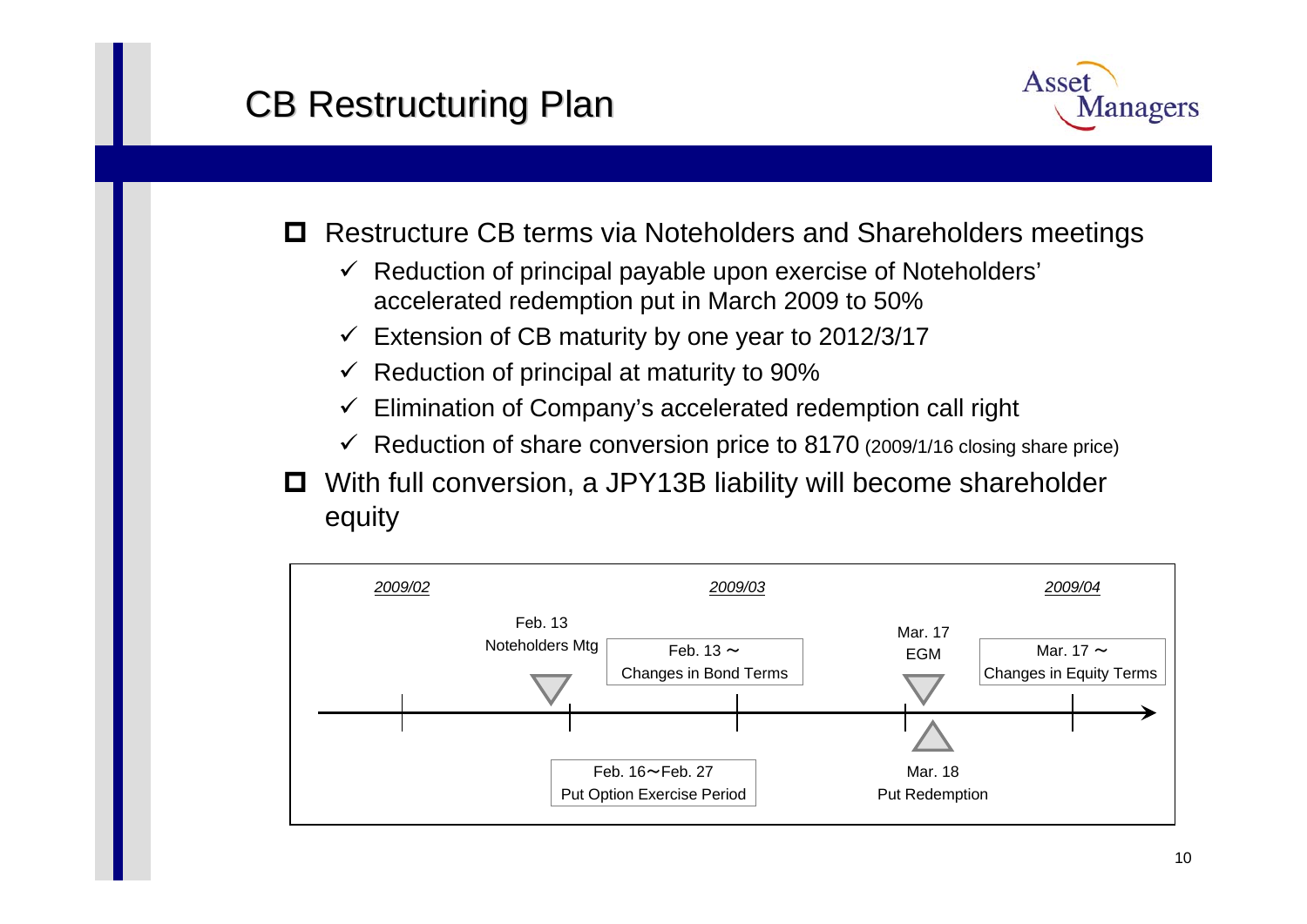



Shareholder buybacks will offset CB dilution as we continue to shrink the balance sheet



\*Pro Forma Consolidated Basis: Asset Managers, Asset Managers International, Asset Managers Partners, Asset Investment Advisors, & Asset Managers Holdings

\*\* Estimated Balance sheet as at Feb 2009, post 100% conversion of the CB. Impact of fair value accounting on asset holdings has not been included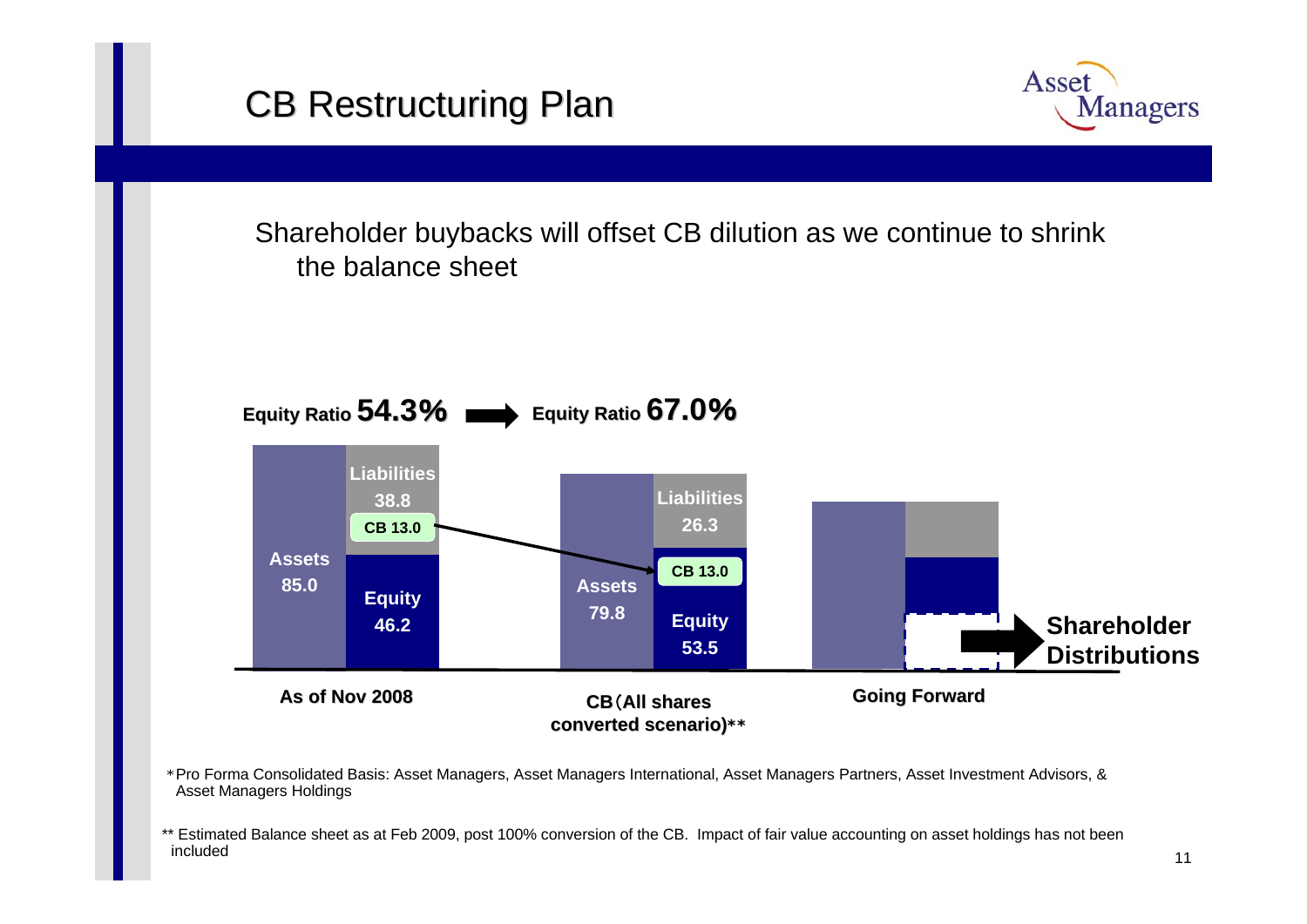

#### New Business Developments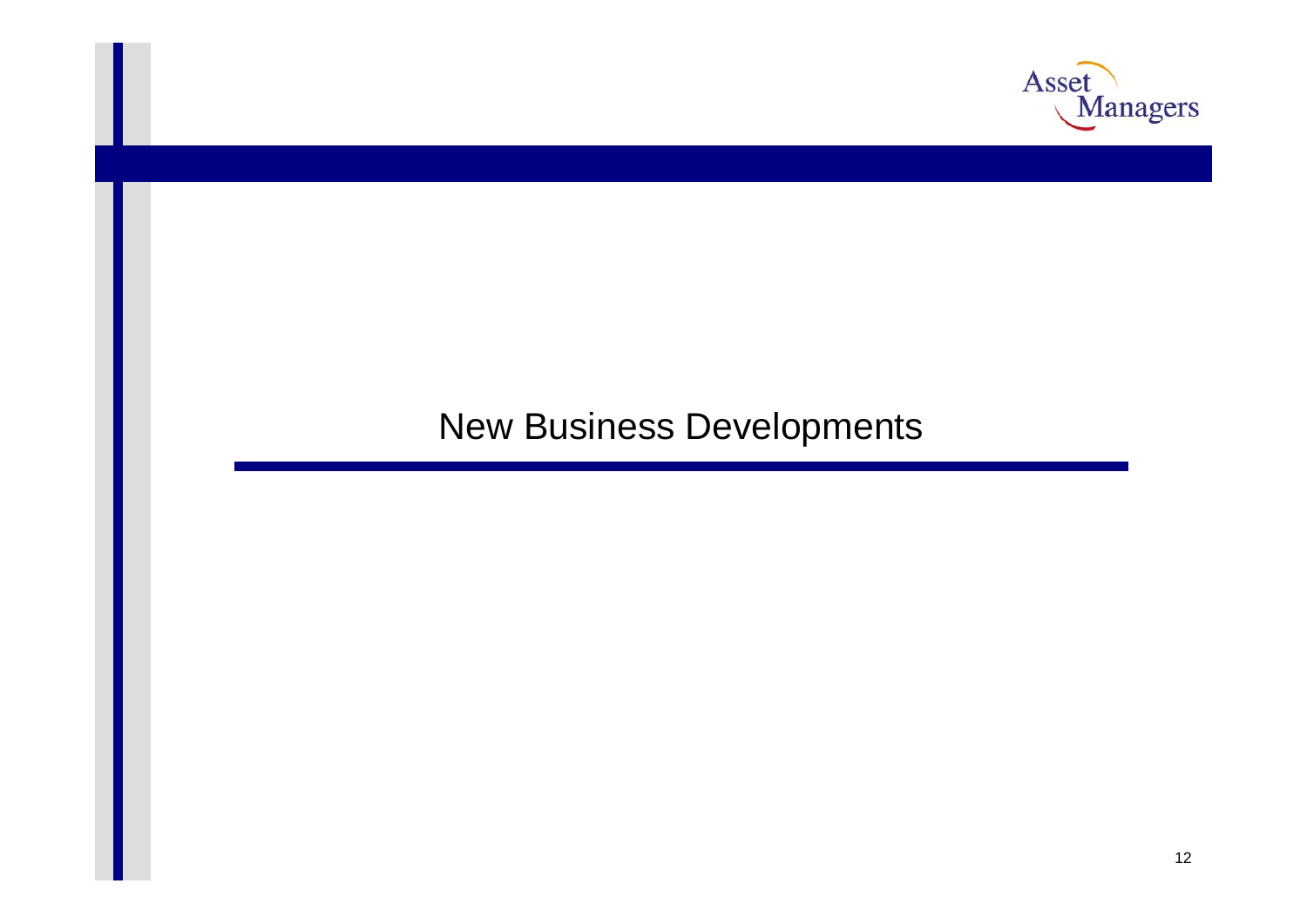## Market Environment and Countermeasures



| <b>2007 Aug</b>                         | <b>2008 Mar</b>                                                   | <b>2008 June</b>                                                                                  | <b>2008 Sept</b>                                                                                                                                                                      | <b>2008 Dec</b>                                                                                                                              | <b>2009 Mar</b>                                                                                                                                                                                                    |    |
|-----------------------------------------|-------------------------------------------------------------------|---------------------------------------------------------------------------------------------------|---------------------------------------------------------------------------------------------------------------------------------------------------------------------------------------|----------------------------------------------------------------------------------------------------------------------------------------------|--------------------------------------------------------------------------------------------------------------------------------------------------------------------------------------------------------------------|----|
| <b>Market</b><br><b>Conditions</b>      | ·Subprime crisis<br>· Implementation of financial product law     | Credit crunch hits                                                                                | Increase in real estate failures<br>· Increase in cap rates<br>· Polarization in land values                                                                                          | <b>-Lehman shock</b><br>•Condominium market slows<br>•Condominium market slows<br>Nikkei under 7.000<br>. New City REIT bankruptcy           | · Increase in office vacancy rates<br>·Real economy goes into recession                                                                                                                                            |    |
| <b>Financial</b><br><b>Institutions</b> | <b>Lending to RE reduced</b><br><b>·Mezz market shrinks</b>       |                                                                                                   | <b>·Further reduction in lending. Greater selectivity on borrowers</b><br>• Withdrawal or reduction in lending by foreign institutions                                                |                                                                                                                                              | <b>•MtoM</b> losses on security holdings<br><b>Example 1 Example 2 For Sequity capital further increases</b><br>constraints on real estate lending                                                                 |    |
| <b>Investors</b>                        |                                                                   |                                                                                                   |                                                                                                                                                                                       | <b>·Reduction in appetite for risk among domestic investors</b><br><b>Equity interest from foreigners, but non-recourse debt unavailable</b> |                                                                                                                                                                                                                    |    |
| Real<br><b>Estate</b><br><b>Market</b>  | <b>Leverage continues to</b><br>fuel market growth                | <b>• Credit crunch reduces</b><br>access to capital<br><b>Compliance costs due</b><br>to new FIEL | <b>Increase in bankruptcies</b><br><b>Difficulties in refinancing non-recourse debt</b><br><b>Switch to shrinking balance sheets</b><br><b>· Weaker AM firms lose client business</b> |                                                                                                                                              | <b>Refinancing and asset</b><br>sales become top priorities,                                                                                                                                                       |    |
| <b>Asset</b><br><b>Managers</b>         | Starts prioritizing asset<br>sales to shrink the balance<br>sheet | Asset sales and debt<br>repayments continue                                                       | <b>· Equity injection received</b><br>from Ichigo<br>•Continues shrinking the<br>balance sheet                                                                                        | · Success in non-recourse<br>refinancing<br><b>Continued asset sales</b><br><b>·Business refocused on</b><br>asset management                | •CB restructuring removes<br>debt repayment pressure<br>·Business restructured.<br>Asset Investors deconsolidated<br><b>·Early implementation of fair</b><br>market accounting to realize<br>embedded asset losses |    |
|                                         |                                                                   | .1.<br>2.<br>3.                                                                                   | Rescue AM to drive organic growth<br>M&A to expand assets under management<br>CRE advisory business to expand client footprint                                                        |                                                                                                                                              | <b>New Strategy</b>                                                                                                                                                                                                | 13 |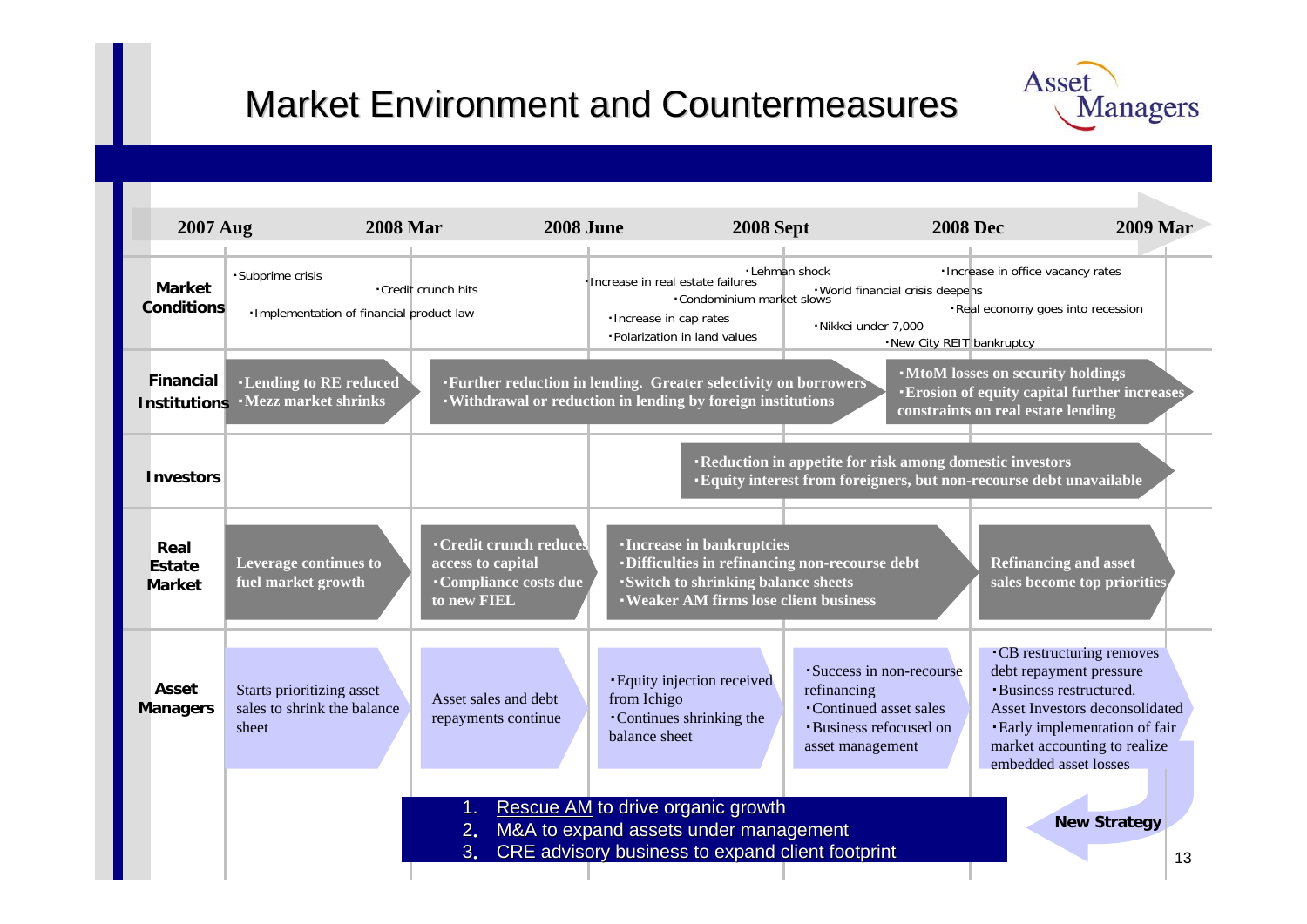#### Fee-driven, stable earnings business model

#### $\Box$ Rescue AM

- $\checkmark$  Take over management of funds that were originally created by other AM firms
- $\checkmark$  Receiving considerable incoming requests from financial institutions looking to switch out of AM firms in financial difficulty
- $\checkmark$  Will expand this business line by drawing on our financial stability, refinancing know-how and track record in development projects

#### П. M&A

- $\checkmark$  Purchase of real estate firm AM subsidiaries that are managing high quality assets
- $\checkmark$ Targeting companies of JPY100B AUM and below

Managers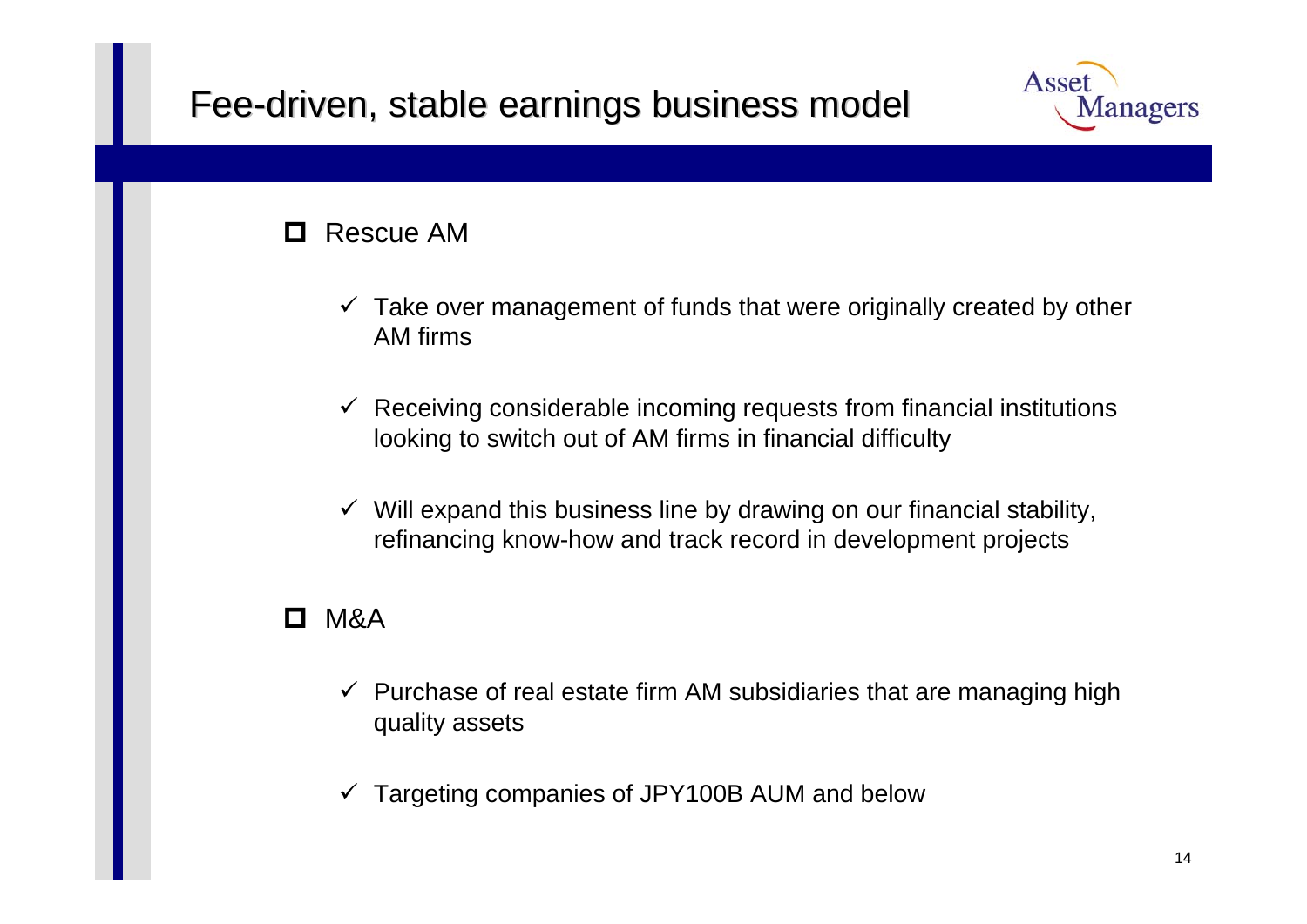#### Fee-driven, stable earnings business model



- **□** CRE advisory business launched through recent tie up with Toyota D&C
	- $\checkmark$  Signed advisory contract with KT Group (Kanagawa Toyota Group) in Dec. 2008
	- $\checkmark$  Expect to sign similar contracts with other companies and build a feedriven advisory revenue stream as a strong standalone business line

\*Toyota D&C Founded by Mr. Hiroyuki Toyota of the Toyota Motor Corporation founding family. Toyota D&C offers: ① Design and construction management services; ② Facility management services; ③ Real Estate brokerage services to Toyota and Hino Motor dealership networks and other related companies, educational institutions, and other corporations. Toyota D&C signed a joint business development agreement with Asset Managers in December 2008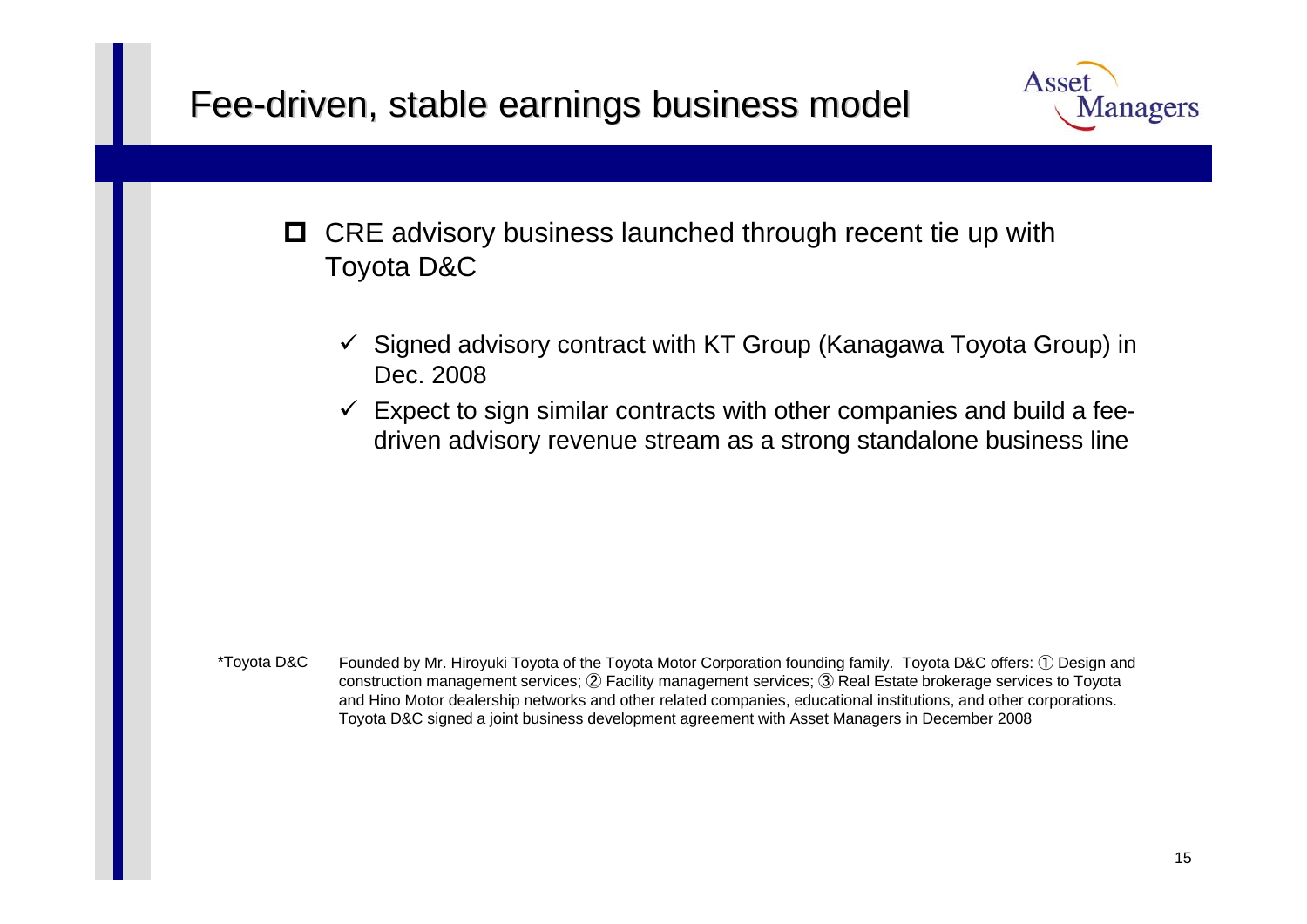#### **Streamlined Corporate Structure**



- $\blacksquare$  Transition to high margin, low cost structure business model focused on customer satisfaction and high profit growth. On-target for SG&A cost reduction to JPY2.5B yen in FY2009
- Will re-align AMS and AIA on March 1, 2009 to tighten roles and responsibilities
	- $\checkmark$  AIA: Core real estate fund management entity
	- $\checkmark$  AMS: Will focus on real estate development, CRE advisory, and real estate brokerage. Draws on the Company's significant experience in both real estate development and investment banking
- Asset Investors switched from consolidated to unconsolidated subsidiary on 3rd party equity injection in Jan 2009
	- $\checkmark$  Asset Managers holding dropped from 50.1% to 18.3%
- **□** Rigorous focus on stable, fee-income businesses, will continue to divest non-core, proprietary investment business lines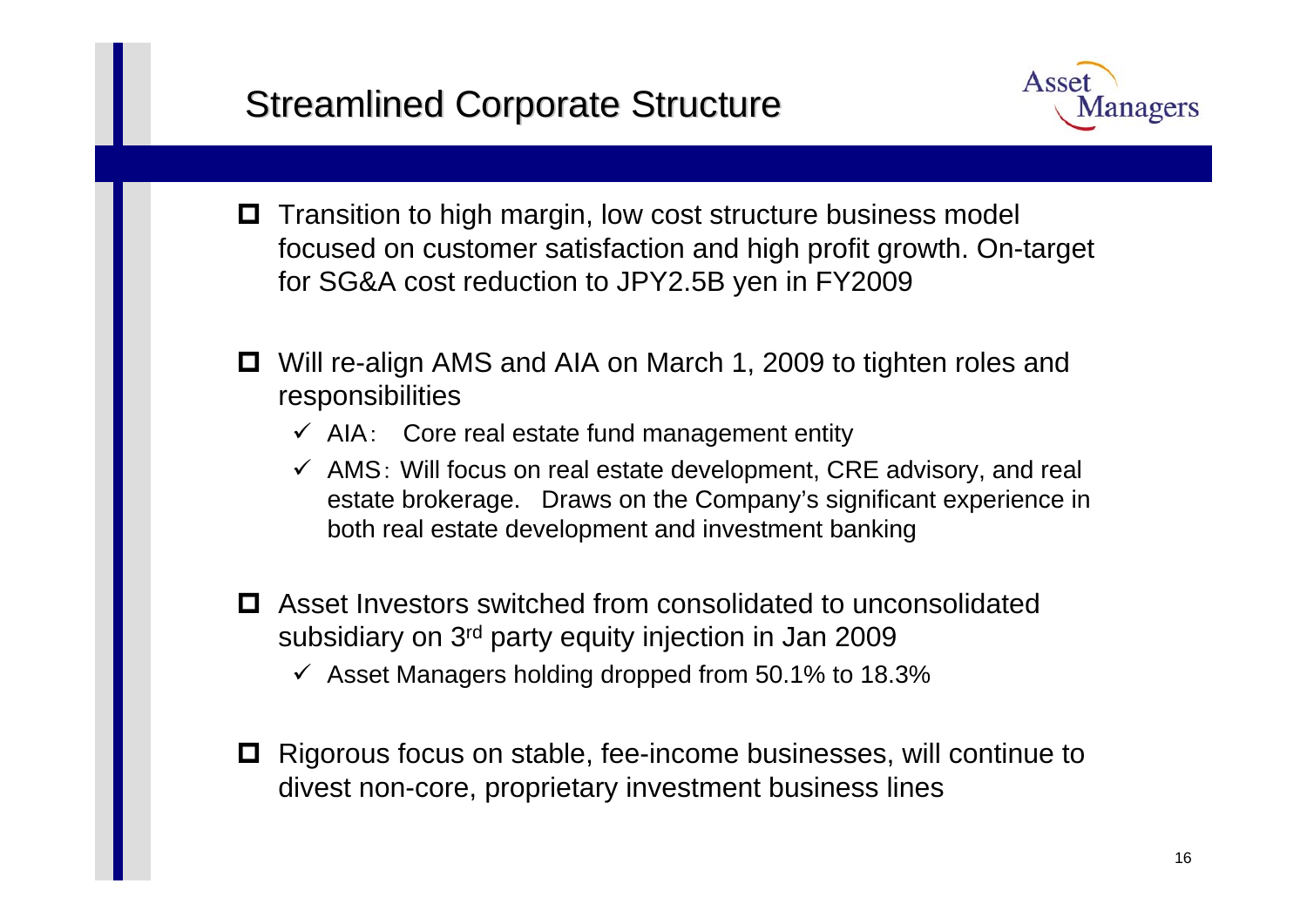

#### Appendix (Pro Forma Financial Data)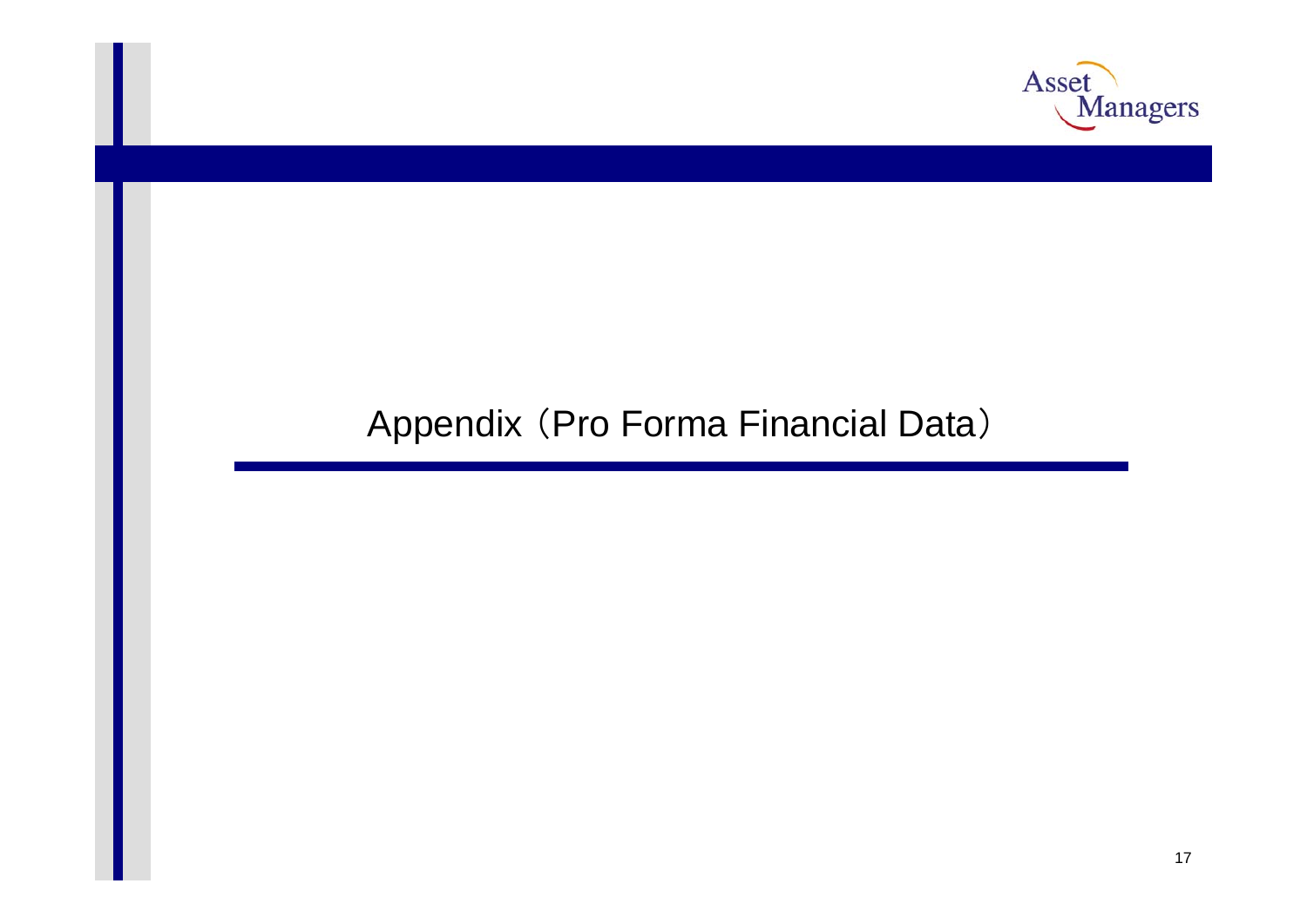#### Pro forma Corporate Balance Sheet



- $\Box$ Continue to shrink corporate debt
- $\Box$ Shareholder equity ratio r aised to 54.3%

| (Unit: Million yen)                 | Feb 2008 | <b>Aug 2008</b> | <b>Nov 2008</b> | Change in<br><b>Aug 2008</b> | Reason                                         |
|-------------------------------------|----------|-----------------|-----------------|------------------------------|------------------------------------------------|
| Cash                                | 10,868   | 9,815           | 4,449           | $\Delta$ 5,366               |                                                |
| Investment (Real estate)            | 39,908   | 31,416          | 30,045          | $\Delta$ 1,371               |                                                |
| Investment (Domestic PE)            | 21,888   | 13,334          | 13,947          | 612                          |                                                |
| Investment (Overseas PE)            | 18,421   | 19,072          | 15,502          | $\Delta$ 3,569               | Impairment of investment<br>687M<br>securities |
| Real estate held for sale           | 14,027   | 13,523          | 13,553          | 29                           | Subsidiary mark to market loss<br>2,745M       |
| Other                               | 6,046    | 7,733           | 7,565           | $\Delta$ 168                 |                                                |
| <b>Assets</b>                       | 111,158  | 94,893          | 85,061          | $\triangle$ 9,832            |                                                |
|                                     |          |                 |                 |                              |                                                |
| <b>Interest-Bearing Debt</b>        | 46,763   | 27,462          | 23,047          | $\triangle$ 4,414            |                                                |
| CB                                  | 13,000   | 13,000          | 13,000          | $\overline{0}$               |                                                |
| Other                               | 3,859    | 3,498           | 2,806           | $\triangle$ 692              |                                                |
| <b>Net Assets</b>                   | 47,535   | 50,933          | 46,208          | $\triangle$ 4,725            |                                                |
| <b>Liabilities &amp; Net Assets</b> | 111,158  | 94,893          | 85,061          | $\Delta$ 9,831               |                                                |
| <b>Net Asset Ratio</b>              | 42.8%    | 53.7%           | 54.3%           |                              |                                                |

\*Pro Forma Consolidated Basis: Asset Managers, Asset Managers International, Asset Managers Partners, Asset Investment Advisors, & Asset Manag ers Holdings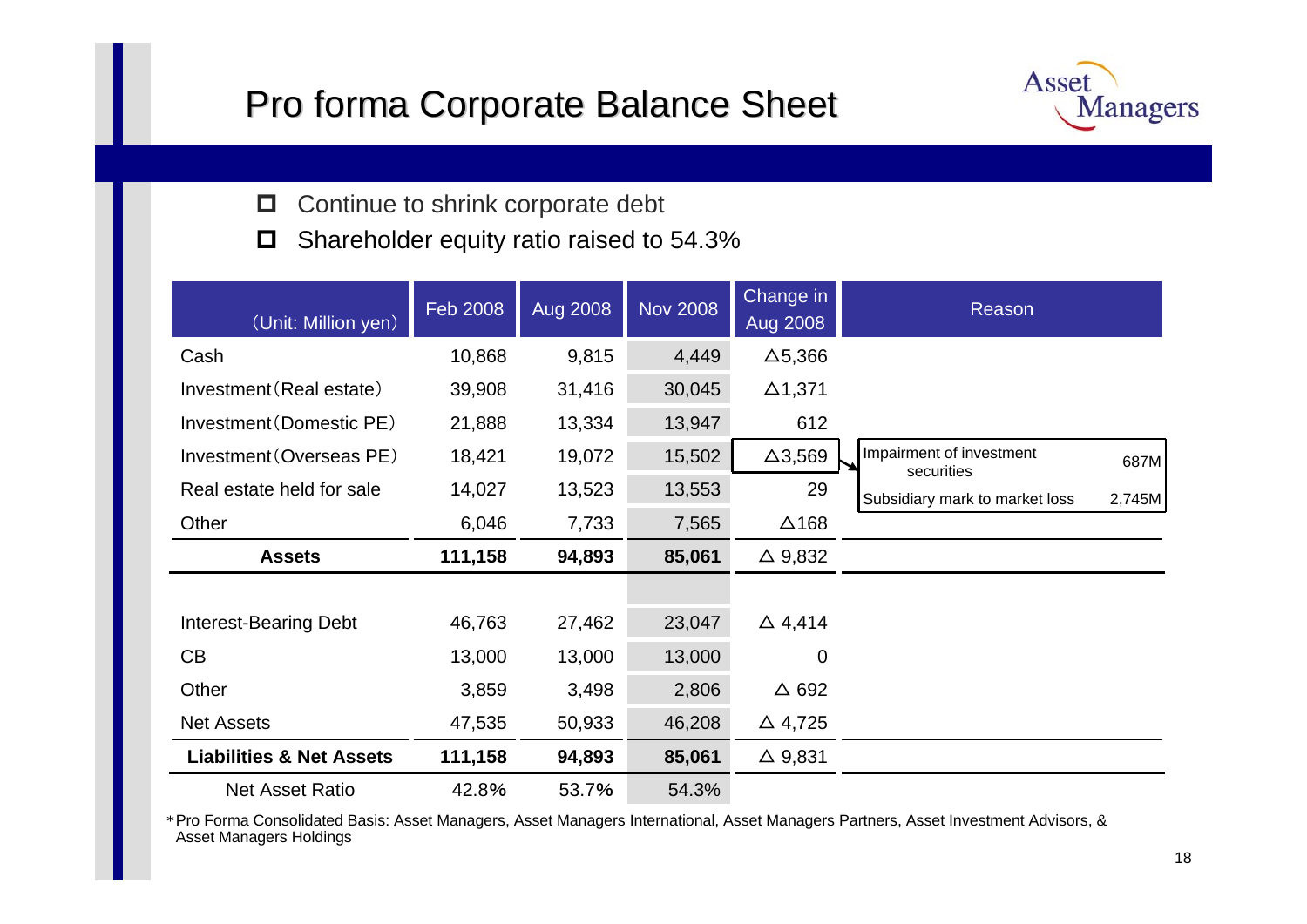

0 Total of 18 Real Estate and 22 Domestic PE sales thus far in FY2008

 $\Box$ Current Period Net Loss Comes Primarily from Non-Cash Items

| (Unit: Million yen)        | 1 <sup>st</sup> Half | <b>3rd Quarter</b> | 9 months<br>Total | Reason                                                               |
|----------------------------|----------------------|--------------------|-------------------|----------------------------------------------------------------------|
| <b>Net Sales</b>           | 9,301                | 936                | 10,237            | Real estate sales related cost<br>2,441M                             |
| <b>Gross Profit</b>        | 4,065                | 237                | 4,303             | 1,091M<br>Domestic PE sales related cost                             |
| <b>SGA</b>                 | 3,623                | 997                | 4,620             | 2,400M<br>Impairment of Domestic PE                                  |
| Operating Income           | 443                  | $\Delta$ 758       | $\Delta$ 315      | Bad debt accrual<br>1,563M                                           |
| Non-operating Items        | 33                   | $\Delta 68$        | $\Delta$ 35       | 576M<br>Loss on sales of investment securities                       |
| Ordinary Income            | 476                  | $\Delta$ 826       | $\Delta$ 350      | Impairment of investment securities<br>1,443M                        |
| <b>Extraordinary Items</b> | $\Delta$ 3,383       | $\Delta$ 3,970     | $\Delta$ 7,353    | Bad Debt accrual X<br>1,645M<br>2,990M<br>MtM loss on subsidiaries X |
| <b>Tax Expense</b>         | $\Delta 600$         | 177                | $\triangle$ 422   | Contract termination fee<br>550M                                     |
| <b>Net Loss</b>            | $\Delta$ 2,307       | $\Delta$ 4,975     | $\Delta$ 7,282    |                                                                      |

※ Netted out on consolidation

\*Pro Forma Consolidated Basis: Asset Managers, Asset Managers International, Asset Managers Partners, Asset Investment Advisors, & Asset Manag ers Holdings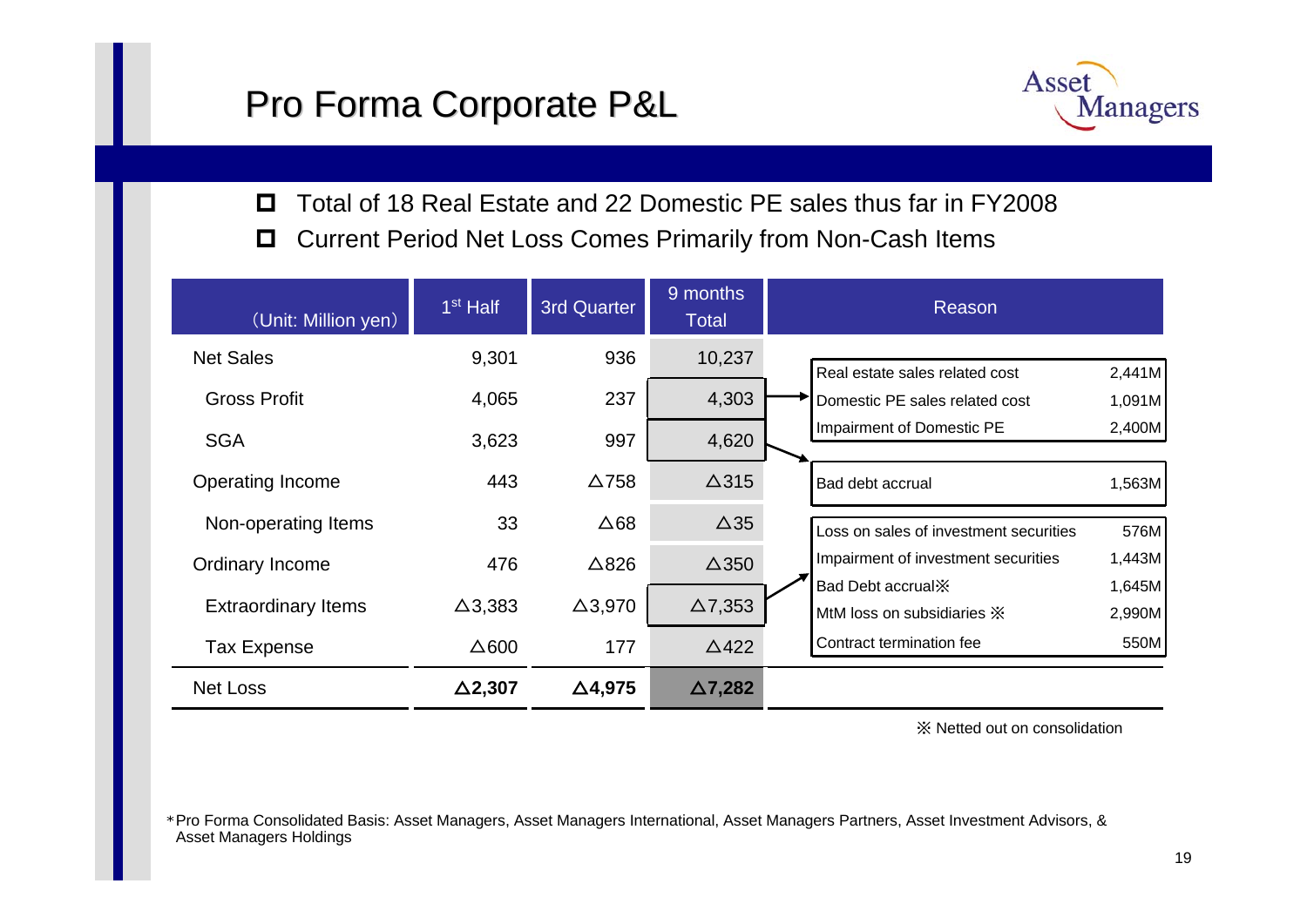

Under Japanese accounting rules, SPCs in which we are a greater than 50% investor or SPCs for which we are the asset manager and no single equity investor holds more than 50% of the total investment must be consolidated onto our balance sheet.

As a result, because we must include client assets and liabilities from these consolidated SPCs, our statutory consolidated financials do not reflect the actual economic exposures of the firm.

In order to more accurately reflect the true economic exposures borne by our shareholders, from this quarter, in addition to our statutory consolidated and parent financials, we have introduced pro forma B/S and P&L financials that reflect direct economic exposures and results from our activities.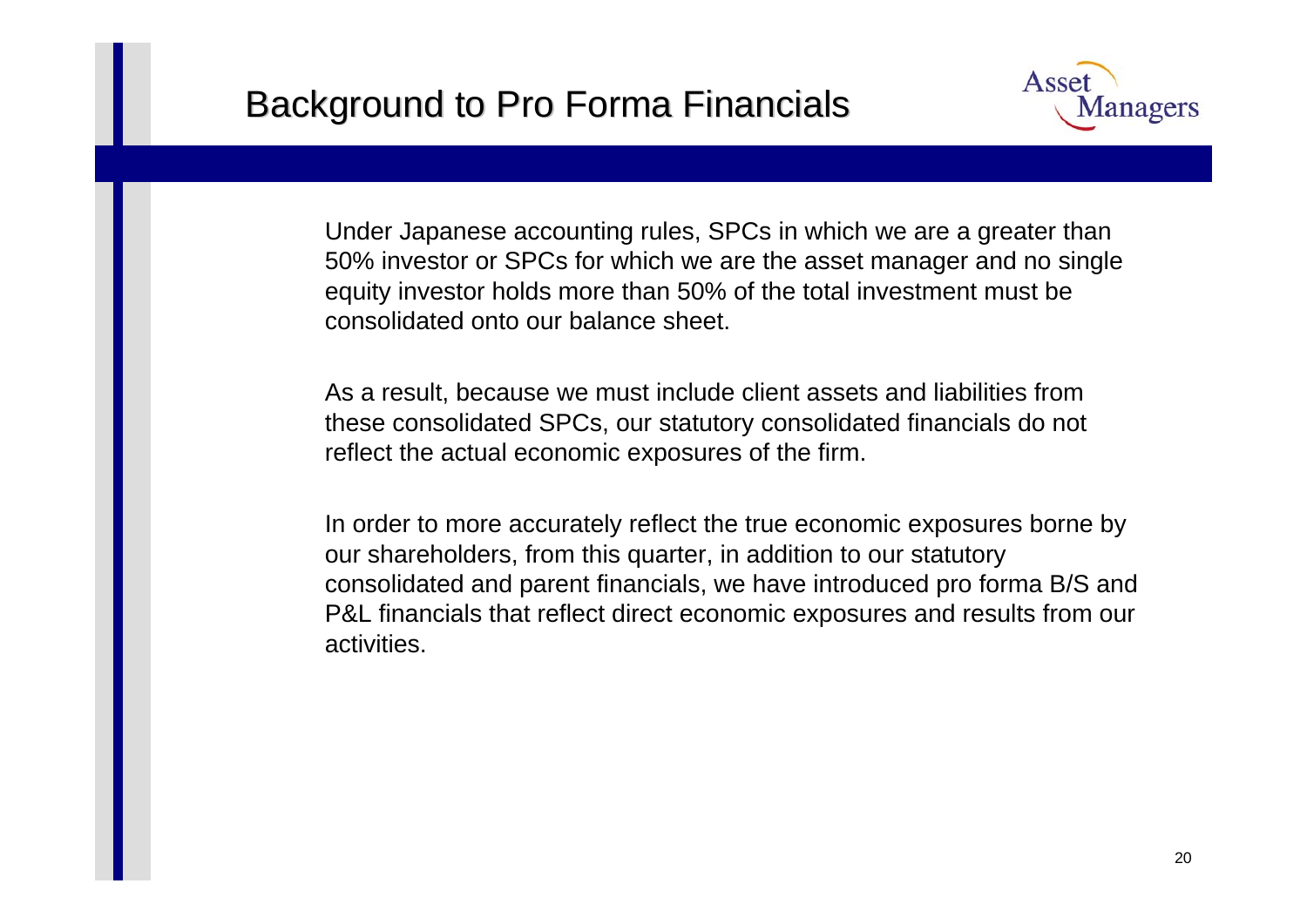

## Appendix (Consolidated Financial Data)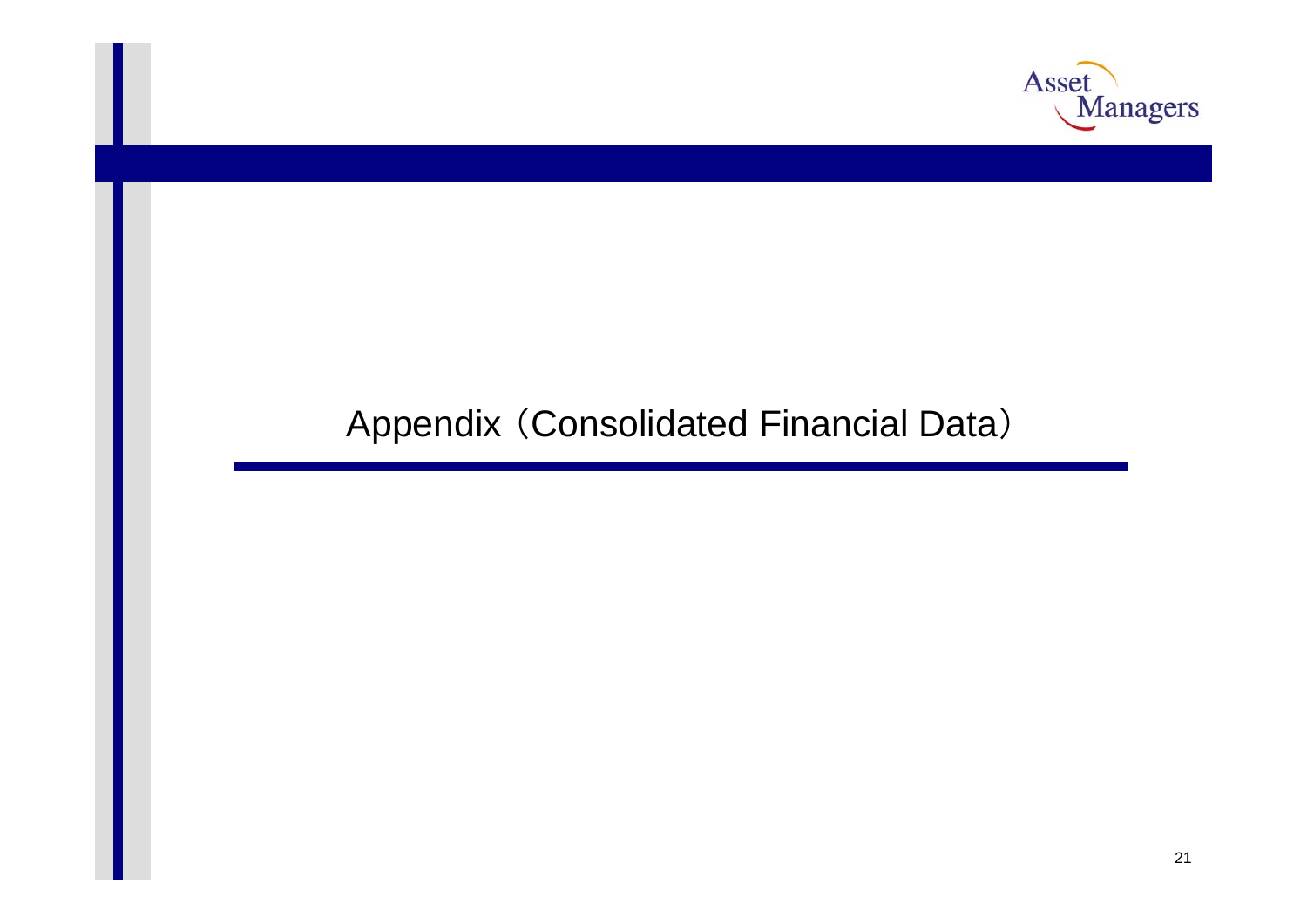#### **Consolidated Balance Sheet**



|             |                                               | February 2008 | August 2008    | November 2008  | November 2008  | C versus A       |
|-------------|-----------------------------------------------|---------------|----------------|----------------|----------------|------------------|
|             | (unit: million yen)                           | [A]           | [B]            | [C]            | <b>Ratio</b>   |                  |
|             | <b>Current assets</b>                         | 238,677       | 210,827        | 197,920        | 89.5%          | $\Delta$ 17.1%   |
|             | Cash and equivalents                          | 33,113        | 29,293         | 25,186         | 11.4%          | $\Delta$ 23.9%   |
|             | Inventories                                   | 156,531       | 146,685        | 145,209        | 65.7%          | $\Delta$ 7.2%    |
|             | Loans                                         | 2,029         | 1,302          | 1,575          | 0.7%           | $\Delta$ 22.4%   |
|             | Securities investments                        | 37,923        | 26,236         | 20,899         | 9.5%           | $\Delta$ 44.9%   |
|             | Others                                        | 9,078         | 7,309          | 5.048          | 2.3%           | $\Delta$ 44.4%   |
| Assets      | <b>Fixed assets</b>                           | 25,674        | 22,803         | 22,903         | 10.4%          | $\Delta$ 10.8%   |
|             | Property and equipment                        | 6,530         | 8,389          | 8,186          | 3.7%           | 25.4%            |
|             | Intangible fixed assets                       | 723           | 691            | 644            | 0.3%           | $\Delta$ 10.9%   |
|             | Investments & other assets                    | 18,420        | 13,722         | 14,071         | 6.4%           | $\Delta$ 23.6%   |
|             | (Investments in securities)                   | (15, 907)     | (10, 879)      | (11, 244)      | $(5.1\%)$      | $(\Delta 29.3%)$ |
|             | <b>Deferred assets</b>                        | 329           | 229            | 186            | 0.1%           | $\Delta$ 43.4%   |
|             | <b>Total assets</b>                           | 264,681       | 233,859        | 221,010        | 100.0%         | $\Delta$ 16.5%   |
|             | <b>Current liabilities</b>                    | 84,207        | 65,423         | 62,713         | 28.4%          | $\Delta$ 25.5%   |
|             | Short-term borrowings                         | 31,703        | 13,802         | 8,408          | 3.8%           | $\Delta$ 73.5%   |
|             | Long-term borrowings (due within<br>one year) | 4,888         | 6,846          | 7,658          | 3.5%           | 56.7%            |
|             | Corporate bonds (due within one<br>vear)      | 7,466         | 2,467          | 467            | 0.2%           | $\Delta$ 93.7%   |
| Liabilities | Short-term non-recourse loans <sup>1</sup>    | 32.593        | 35,118         | 37.872         | 17.1%          | 16.2%            |
|             | <b>Others</b>                                 | 7,556         | 7,188          | 8,306          | 3.8%           | 9.9%             |
|             | <b>Non-current liabilities</b>                | 103,890       | 101,960        | 98,283         | 44.4%          | $\Delta$ 5.4%    |
|             | Corporate bonds                               | 3,168         | 2.934          | 2.834          | 1.3%           | $\Delta$ 10.5%   |
|             | Convertible bonds                             | 17,025        | 17,025         | 16,475         | 5.9%           | $\Delta$ 3.2%    |
|             | Long-term borrowings                          | 11,042        | 13,346         | 13,004         | 7.5%           | 17.8%            |
|             | Long-term non-recourse loans <sup>2</sup>     | 65,441        | 61,073         | 58,887         | 26.6%          | $-10.0%$         |
|             | Others                                        | 7,213         | 7,582          | 7,083          | 3.2%           | $\Delta$ 1.8%    |
|             | <b>Total liabilities</b>                      | 188,098       | 167,384        | 160,997        | 72.8%          | $\Delta$ 14.4%   |
|             | Common stock                                  | 16,583        | 19,083         | 19,083         | 8.6%           | 15.1%            |
|             | Capital surplus                               | 16,429        | 18,929         | 18,929         | 8.6%           | 15.2%            |
|             | Retained earnings                             | 18,685        | 13,587         | 8,845          | 4.0%           | $\Delta$ 52.7%   |
| Net assets  | Valuation & translation adjustments           | 461           | $\Delta$ 1,713 | $\Delta$ 1,957 | $\Delta 0.9\%$ | $\Delta$ 524.6%  |
|             | Others                                        | 24,423        | 16,587         | 15,111         | 6.8%           | $\Delta$ 38.1%   |
|             | <b>Total net assets</b>                       | 76,583        | 66,475         | 60,013         | 27.2%          | $\Delta$ 21.6%   |

Net assets

1 Su m of short-ter m non-recourse loans, the current portion of long-term non-recourse loans, and non-recourse bonds redee mable within one year

2 Su m of long-term non-recourse loans and long-ter m non-recourse bonds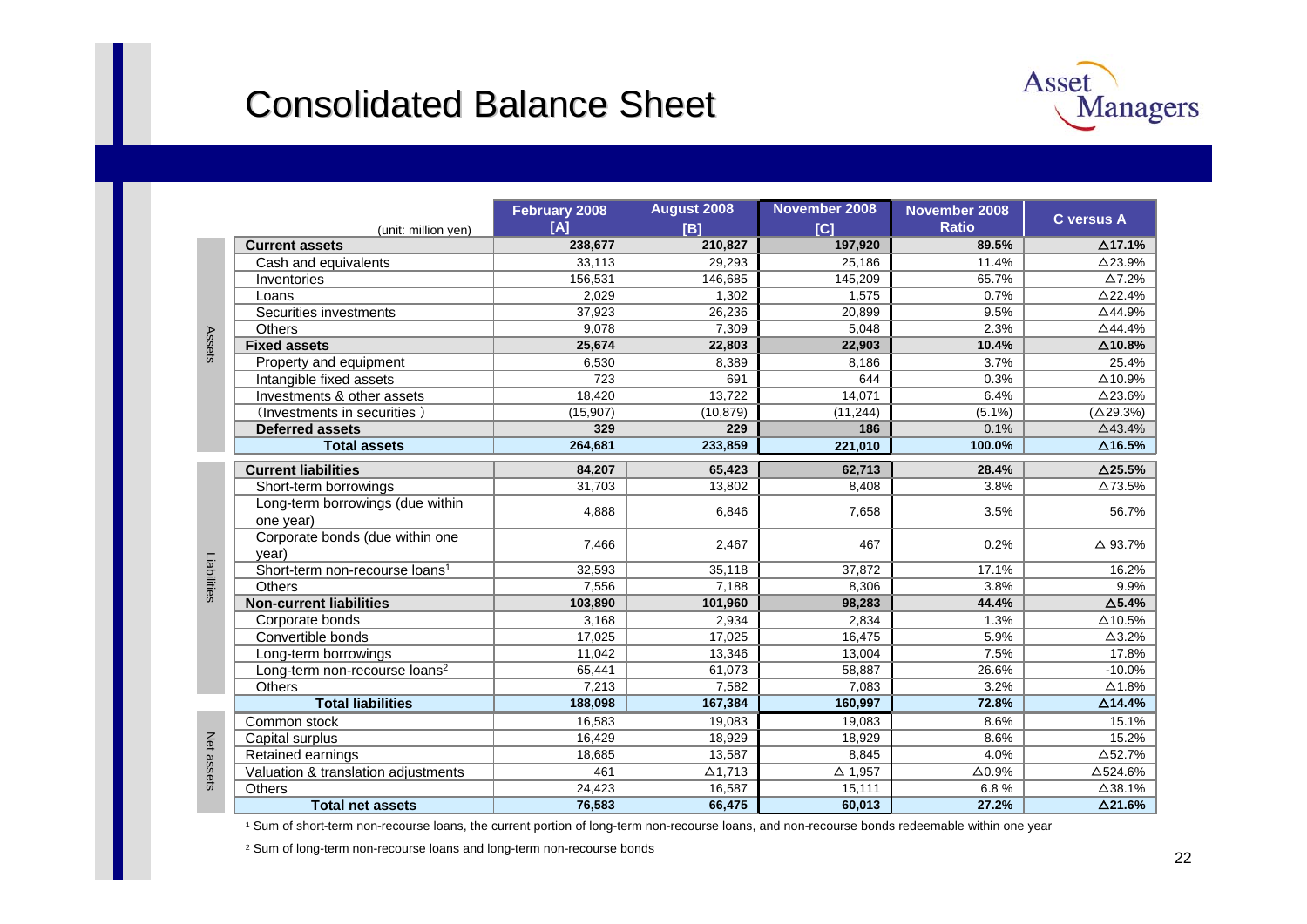#### Consolidated Assets



| (unit: million yen)                |         | Feb 2008 [A]                       |                               |         | Aug 2008 [B]                    |                                      |         | November 2008 [C]                  |                               |                            |
|------------------------------------|---------|------------------------------------|-------------------------------|---------|---------------------------------|--------------------------------------|---------|------------------------------------|-------------------------------|----------------------------|
| Inventories                        | Amount  | Outside<br>investors'<br>interests | The<br>Company's<br>interests | Amount  | Outside investors'<br>interests | <b>The</b><br>Company's<br>interests | Amount  | Outside<br>investors'<br>interests | The<br>Company's<br>interests | The Company's<br>interests |
| Development (Domestic Real Estate) | 43,946  | 28,985                             | 14,961                        | 25,979  | 18,056                          | 7,923                                | 28,687  | 21,869                             | 6,818                         | $\Delta$ 1,105             |
| Completed (Domestic Real Estate))  | 105,793 | 71,950                             | 33,843                        | 113,830 | 80,767                          | 33,063                               | 109.128 | 77,308                             | 31,820                        | $\triangle$ 1,243          |
| Domestic private equity            | 3,636   |                                    | 3,636                         | 3,677   |                                 | 3,677                                | 3,696   | $\overline{\phantom{0}}$           | 3,696                         | 19                         |
| Overseas real estate               | 3,156   | 2,576                              | 580                           | 3.199   | 2,619                           | 580                                  | 3,698   | 3,118                              | 580                           | $\overline{\phantom{0}}$   |
| Total                              | 156,531 | 103,511                            | 53,020                        | 146,685 | 101,442                         | 45,243                               | 145,209 | 102,295                            | 42,914                        | $\triangle$ 2,329          |
|                                    |         |                                    |                               |         |                                 |                                      |         |                                    |                               |                            |

| Securities investments (Current)   | Amount | Outside<br>investors'<br>interests | The<br>Company's<br>interests | Amount | Outside investors'<br>interests | <b>The</b><br>Company's<br>interests | Amount | Outside<br>investors'<br>interests | The<br>Company's<br>interests | The Company's<br><i>interests</i> |
|------------------------------------|--------|------------------------------------|-------------------------------|--------|---------------------------------|--------------------------------------|--------|------------------------------------|-------------------------------|-----------------------------------|
| Development (Domestic Real Estate) | 1,735  | $\overline{\phantom{0}}$           | 1,735                         | 1,696  | $\overline{\phantom{0}}$        | 1,696                                | 692    | $\overline{\phantom{0}}$           | 692                           | $\triangle$ 1.004                 |
| Completed(Domestic Real Estate)    | 3,028  | $\overline{\phantom{m}}$           | 3,028                         | 2,878  | $\overline{\phantom{0}}$        | 2,878                                | 3.726  | $\overline{\phantom{0}}$           | 3,726                         | 848                               |
| Listed domestic companies          | 5,390  | 145                                | 5,245                         | 2,256  | 120                             | 2,136                                | 1,272  | 86                                 | 1,186                         | $\Delta$ 950                      |
| Unlisted domestic companies        | 11,131 | 2,049                              | 9,082                         | 5,687  | $\qquad \qquad$                 | 5,687                                | 4,789  | $\qquad \qquad -$                  | 4,789                         | $\triangle$ 898                   |
| Listed overseas companies          | 7,909  | 860                                | 7,049                         | 6,019  | 480                             | 5,539                                | 2,531  | 200                                | 2,331                         | $\triangle$ 3,208                 |
| Unlisted overseas companies        | 8.730  |                                    | 8,730                         | 7.700  | -                               | 7,700                                | 7.889  | $\overline{\phantom{0}}$           | 7.889                         | 189                               |
| Total                              | 37,923 | 3,054                              | 34,869                        | 26,236 | 600                             | 25,636                               | 20,899 | 286                                | 20,613                        | $\Delta$ 5,023                    |

| Loans                        | Amount | Outside<br>investors'<br>interests | <b>The</b><br>Company's<br><i>interests</i> | Amount | Outside investors'<br>interests | The<br>Company's<br>interests | Amount | Outside<br>investors<br>interests | <b>The</b><br>Company's<br>interests | The Company's<br>interests |
|------------------------------|--------|------------------------------------|---------------------------------------------|--------|---------------------------------|-------------------------------|--------|-----------------------------------|--------------------------------------|----------------------------|
| Domestic real estate-related | 900    | $\overline{\phantom{a}}$           | 900                                         | 600    | $\overline{\phantom{0}}$        | 600                           | 600    | $\qquad \qquad$                   | 600                                  | $\overline{\phantom{0}}$   |
| Private equity-related       | 1,129  | $\overline{\phantom{0}}$           | .129                                        | 702    | $\overline{\phantom{0}}$        | 702                           | 975    | $\overline{\phantom{m}}$          | 975                                  | 273                        |
| Total                        | 2,029  | $\overline{\phantom{0}}$           | 2,029                                       | 1,302  | $\overline{\phantom{0}}$        | 1,302                         | 1,575  | $\overline{\phantom{0}}$          | 1,575                                | 273                        |

| Securities investments (Long-term)           | Amount | Outside<br>investors'<br>interests | <b>The</b><br>Company's<br>interests | Amount | Outside investors'<br>interests | <b>The</b><br>Company's<br>interests | Amount | Outside<br>investors'<br>interests | <b>The</b><br>Company's<br>interests | The Company's<br>interests |
|----------------------------------------------|--------|------------------------------------|--------------------------------------|--------|---------------------------------|--------------------------------------|--------|------------------------------------|--------------------------------------|----------------------------|
| Investments in listed domestic companies     | 3,425  |                                    | 3,425                                | 816    |                                 | 816                                  | 497    | $\overline{\phantom{0}}$           | 497                                  | $\triangle$ 319            |
| Investments in unlisted domestic companies   | 980    |                                    | 980                                  | 270    |                                 | 270                                  | 1,613  | $\overline{\phantom{0}}$           | 1,613                                | 1,343                      |
| <b>CITIC International Assets Management</b> | 8,297  |                                    | 8,297                                | 8,073  |                                 | 8,073                                | 8,009  | $\overline{\phantom{0}}$           | 8,009                                | $\triangle$ 64             |
| Jia Sheng Limited                            | 1,817  | $\overline{\phantom{0}}$           | 1,817                                | 306    |                                 | 306                                  | 212    | $\overline{\phantom{0}}$           | 212                                  | $\triangle$ 94             |
| Others                                       | 1,388  | $\overline{\phantom{m}}$           | 1,388                                | 1,457  |                                 | 1,414                                | 913    | $\overline{\phantom{0}}$           | 913                                  | $\Delta$ 501               |
| Total                                        | 15.907 | $\overline{\phantom{m}}$           | 15,907                               | 10.879 | $\qquad \qquad -$               | 10.879                               | 11.244 | $\qquad \qquad -$                  | 11.244                               | 365                        |

 $\mathbf{I}$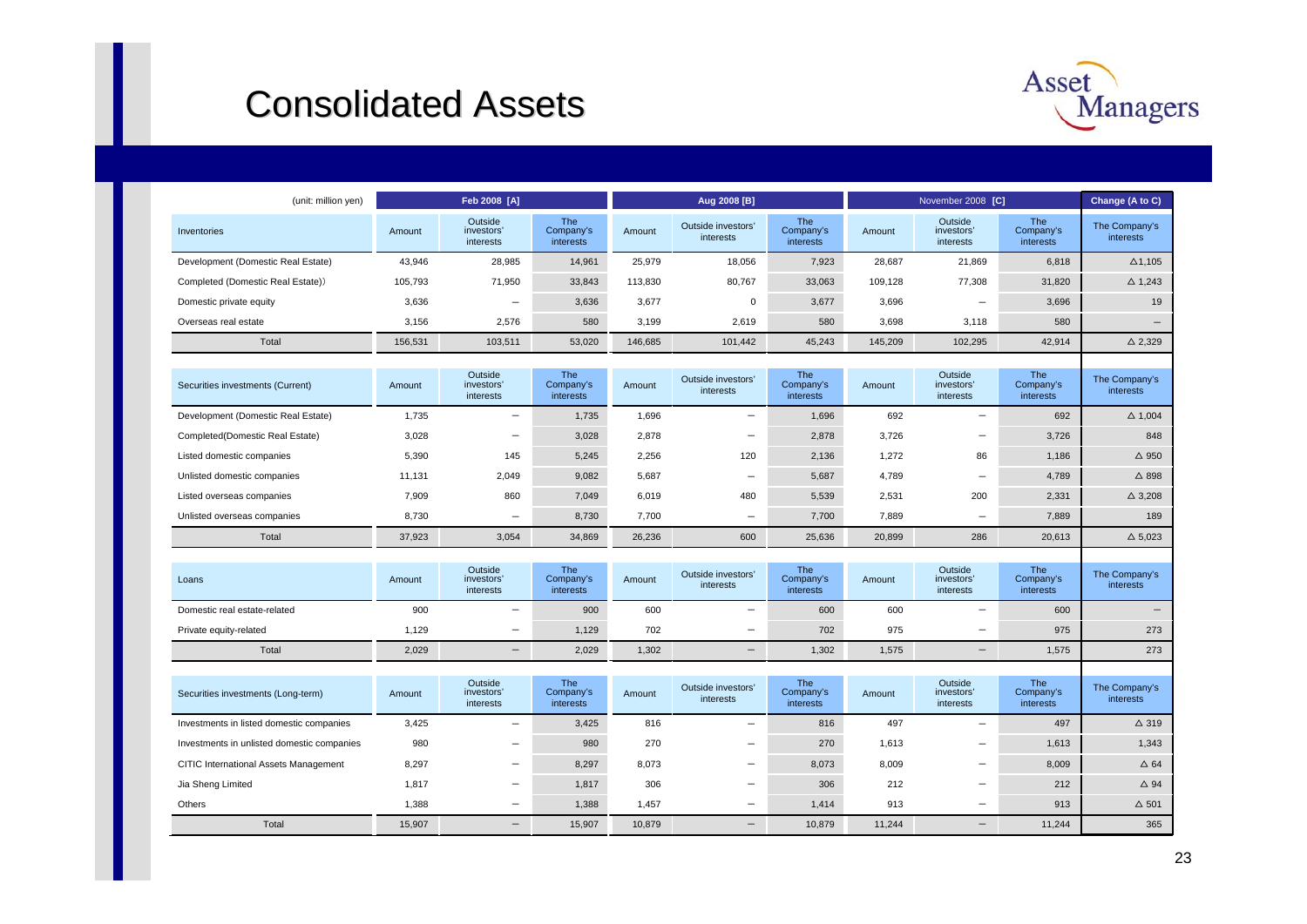#### Consolidated Liabilities & Cash Position



- $\Box$ ■ Reduced corporate debt by JPY7.6B this Quarter (minus 38% vs. Feb 2008)
- $\Box$ Fund debt maintained at beginning of year levels

|              |                     |                                  |         | <b>Feb 2008</b><br><b>Aug 2008</b> |         |                        |                         | <b>Change in Aug 2008</b> |                  |
|--------------|---------------------|----------------------------------|---------|------------------------------------|---------|------------------------|-------------------------|---------------------------|------------------|
|              | (unit: million yen) |                                  |         |                                    |         | Due within<br>one year | Due in over<br>one year | <b>Amount</b>             | <b>Ratio</b>     |
|              |                     | <b>Corporate debt</b>            | 74,294  | 53,582                             | 46,007  | 13,694                 | 32,313                  | $\Delta$ 7,574            | $\triangle$ 14.1 |
|              |                     | Interest-bearing debts           | 57,269  | 36,557                             | 29,532  | 13,694                 | 15,838                  | $\Delta$ 7,024            | $\Delta$ 19.2    |
|              |                     | Short-term borrowings            | 30,703  | 12,822                             | 7,428   | 7,428                  |                         | $\Delta$ 5,394            | $\Delta$ 42.1    |
|              |                     | Long-term borrowings             | 15,931  | 18,333                             | 18,803  | 5,798                  | 13,004                  | 469                       | 2.6              |
|              |                     | <b>Bonds</b>                     | 10,634  | 5,401                              | 3,301   | 467                    | 2,834                   | $\Delta$ 2,100            | $\Delta$ 38.9    |
|              | <b>Corporate CB</b> |                                  | 17,025  | 17,025                             | 16,475  |                        | 16,475                  | $\Delta$ 550              | $\Delta$ 3.2     |
|              |                     | <b>Fund debt</b>                 | 99,034  | 99,031                             | 99,599  | 40,712                 | 58,887                  | 568                       | $\Delta 0.6$     |
|              |                     | Short-term borrowings            | 1,000   | 980                                | 980     | 980                    |                         |                           |                  |
|              |                     | Long-term borrowings             |         | 1,859                              | 1,859   | 1,859                  |                         | $\mathbf 0$               | 0.0              |
|              |                     | Short-term non-recourse<br>loans | 4,090   | 7,417                              | 5,217   | 5,217                  |                         | $\Delta$ 2,200            | $\Delta$ 29.7    |
|              |                     | Long-term non-recourse<br>loans  | 51,280  | 54,964                             | 57,886  | 18,739                 | 39,147                  | 2,922                     | 5.2              |
|              |                     | Non-recourse bonds               | 42,664  | 33,810                             | 33,656  | 13,916                 | 19,740                  | $\triangle$ 154           | $\Delta 0.5$     |
| <b>Total</b> |                     |                                  | 173,328 | 152,613                            | 145,607 | 54,406                 | 91,200                  | $\Delta$ 7,006            | $\Delta$ 4.6     |

| <b>Cash and equivalents</b> | 16,887 | 14,592 | 9,182 |
|-----------------------------|--------|--------|-------|
|-----------------------------|--------|--------|-------|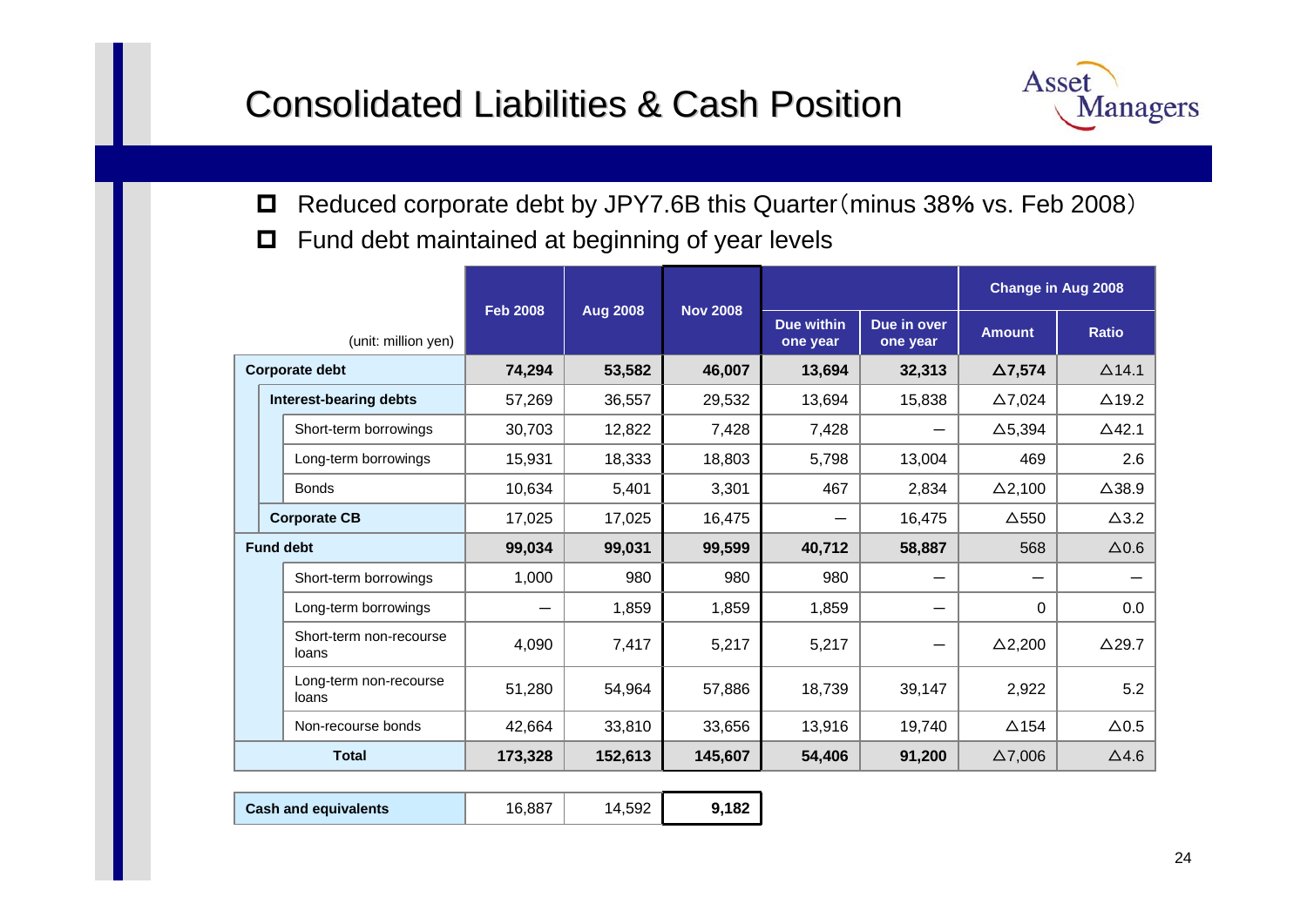#### **Consolidated P&L**



|                                                 | <b>FY 2007</b>   | <b>FY 2008</b>       |                   |                       |
|-------------------------------------------------|------------------|----------------------|-------------------|-----------------------|
| (unit: million yen)                             | <b>Full-Year</b> | 1 <sup>st</sup> Half | 3rd Quarter       | <b>9 months Total</b> |
| <b>Sales</b>                                    | 70,833           | 37,030               | 7,138             | 44,168                |
| <b>Real Estate</b>                              | 52,108           | 31,410               | 5,355             | 36,766                |
| <b>Private Equity</b>                           | 14,158           | 3,477                | 443               | 3,920                 |
| Other                                           | 4,566            | 2,141                | 1,339             | 3,480                 |
| <b>Cost of sales</b>                            | 41,292           | 31,763               | 8,178             | 39,942                |
| <b>Gross profit</b>                             | 29,541           | 5,266                | $\Delta$ 1,040    | 4,225                 |
| <b>Real Estate</b>                              | 22,771           | 9,860                | 1,663             | 11,524                |
| <b>Private Equity</b>                           | 3,634            | $\Delta 6, 166$      | $\triangle$ 3,477 | $\Delta$ 9,643        |
| Other                                           | 3,135            | 1,571                | 772               | 2,344                 |
| <b>SG&amp;A</b>                                 | 13,265           | 6,837                | 2,956             | 9,793                 |
| Operating income ( $\triangle$ loss)            | 16,276           | $\Delta$ 1,570       | $\Delta$ 3,997    | $\Delta$ 5,568        |
| Non-operating items                             | $\Delta$ 2,639   | $\triangle$ 1,855    | $\Delta$ 1,087    | $\Delta$ 2,942        |
| Ordinary income (Aloss)                         | 13,637           | $\Delta$ 3,426       | $\Delta$ 5,084    | $\Delta$ 8,510        |
| <b>Extraordinary items</b>                      | 2,344            | $\triangle$ 2,842    | $\Delta$ 576      | $\Delta$ 3,481        |
| <b>Pre-tax income</b>                           | 15,982           | $\Delta 6,268$       | $\Delta$ 5,660    | $\Delta$ 11,929       |
| Tax                                             | 4,735            | 291                  | 1,251             | 1,542                 |
| Minority Interests in consolidated subsidiaries | $\Delta$ 5,740   | $\triangle$ 2,082    | $\triangle$ 2,125 | $\triangle$ 4,207     |
| Net income (△loss)                              | 5,505            | $\triangle$ 4,477    | $\Delta$ 4,786    | $\Delta$ 9,263        |
| EPS (Yen)                                       | 10,386.15        | $\Delta$ 8,178.60    |                   | $\Delta$ 15,016.41    |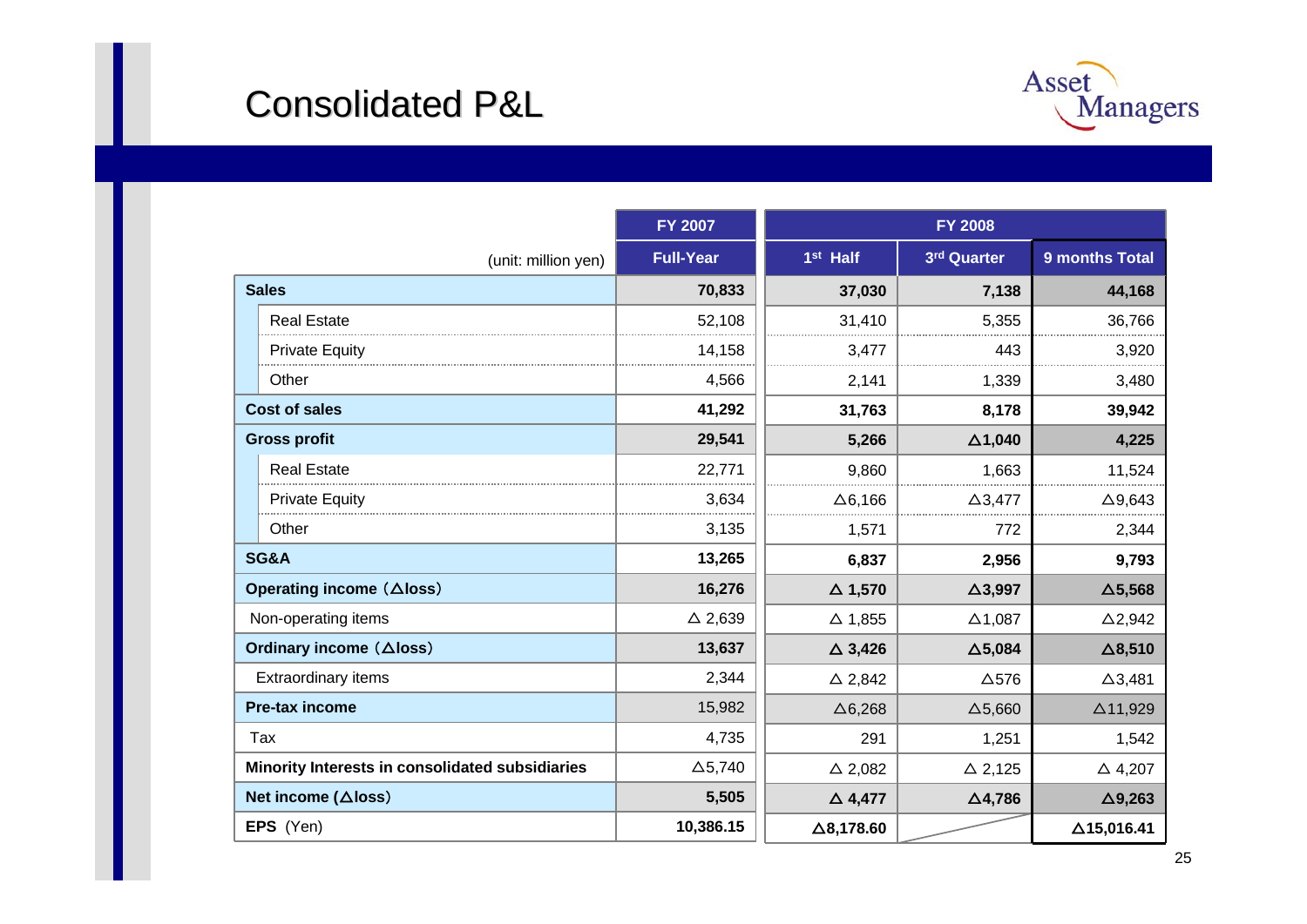#### Consolidated P&L – Real Estate



|                            |                                   | <b>FY 2007</b>   | <b>FY 2008</b>       |              |                |  |  |  |
|----------------------------|-----------------------------------|------------------|----------------------|--------------|----------------|--|--|--|
|                            | (unit: million yen)               | <b>Full-Year</b> | 1 <sup>st</sup> Half | 3rd Quarter  | 9 months Total |  |  |  |
| <b>Sales (Real Estate)</b> |                                   | 52,108           | 31,410               | 5,355        | 36,766         |  |  |  |
|                            | Acquisition fees                  | 100              | 45                   |              | 45             |  |  |  |
|                            | Management fees                   | 1,723            | 818                  | 482          | 1,300          |  |  |  |
|                            | <b>Disposition fees</b>           | 123              |                      | 2            | $\overline{2}$ |  |  |  |
|                            | Pass-through income               | 9,433            | 3,278                | 34           | 3,312          |  |  |  |
|                            | Sales of investments              | 31,814           | 22,470               | 2,449        | 24,920         |  |  |  |
|                            | Rental income                     | 8,913            | 4,797                | 2,387        | 7,184          |  |  |  |
|                            | Cost of goods sold (Real Estate)  | 29,337           | 21,550               | 3,692        | 25,242         |  |  |  |
|                            | Costs related to fee income       | 424              | 208                  | 199          | 408            |  |  |  |
|                            | Pass-through costs                | 3,878            | 1,276                | 3            | 1,279          |  |  |  |
|                            | Costs of investments sold         | 23,186           | 18,943               | 3,029        | 21,972         |  |  |  |
|                            | Costs related to rental income    | 1,847            | 1,121                | 460          | 1,581          |  |  |  |
|                            | <b>Gross profit (Real Estate)</b> | 22,771           | 9,860                | 1,663        | 11,524         |  |  |  |
|                            | Fees                              | 1,523            | 655                  | 284          | 940            |  |  |  |
|                            | Pass-through incomes              | 5,555            | 2,001                | 31           | 2,033          |  |  |  |
|                            | Sales of investments              | 8,627            | 3,527                | $\Delta$ 579 | 2,948          |  |  |  |
|                            | Rent                              | 7,065            | 3,675                | 1,927        | 5,602          |  |  |  |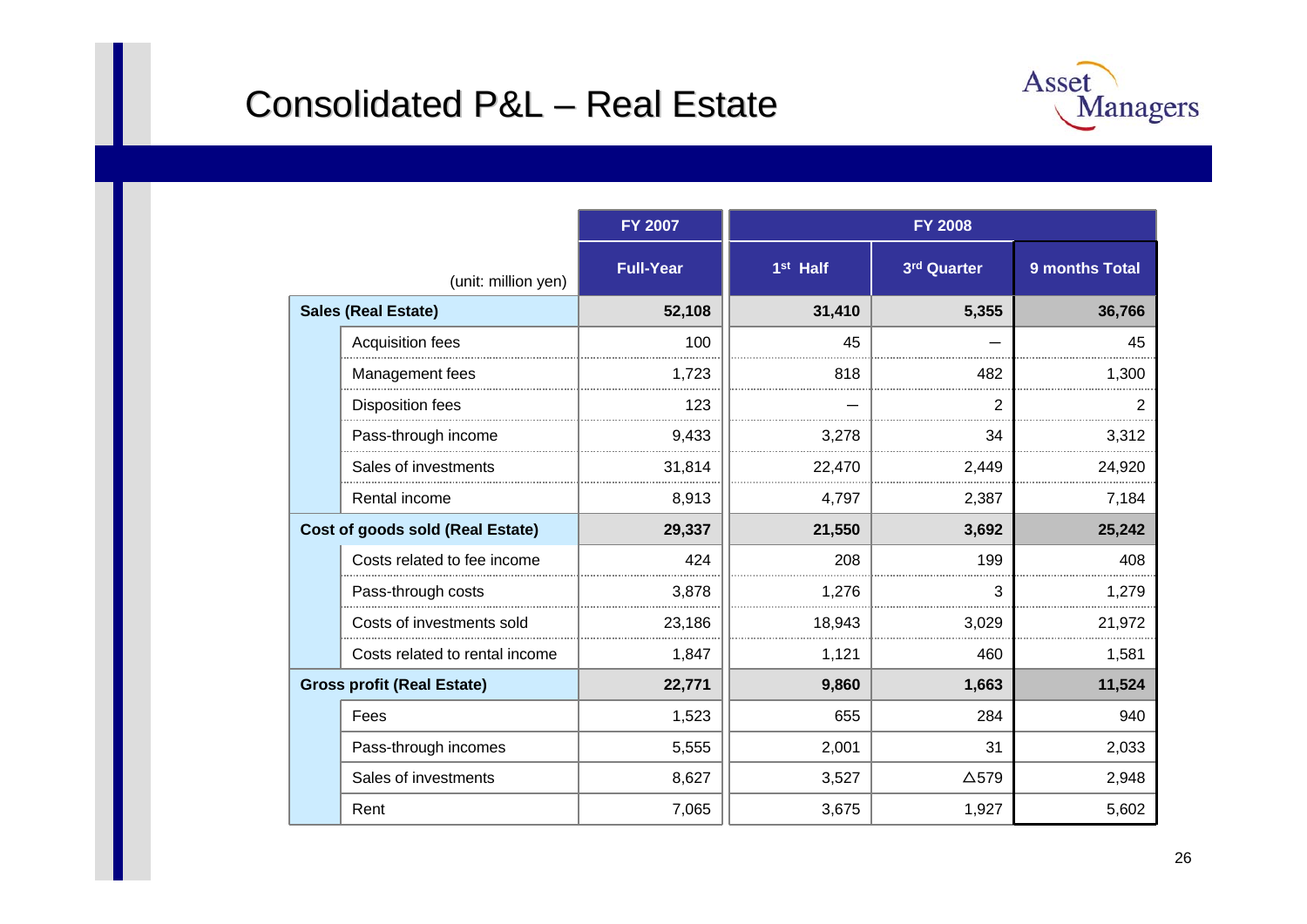#### Consolidated P&L – Private Equity



|                                            |          | <b>FY 2007</b>   | <b>FY 2008</b>       |                |                   |  |
|--------------------------------------------|----------|------------------|----------------------|----------------|-------------------|--|
| (unit: million yen)                        |          | <b>Full-Year</b> | 1 <sup>st</sup> Half | 3rd Quarter    | 9 months Total    |  |
| <b>Sales (Private Equity)</b>              |          | 14,158           | 3,477                | 443            | 3,920             |  |
|                                            | Domestic | 7,662            | 2,883                | 82             | 2,965             |  |
|                                            | Overseas | 6,495            | 594                  | 360            | 955               |  |
| <b>Cost of goods sold (Private Equity)</b> |          | 10,523           | 9,644                | 3,920          | 13,564            |  |
|                                            | Domestic | 5,456            | 8,647                | 1,617          | 10,265            |  |
|                                            | Overseas | 5,067            | 996                  | 2,303          | 3,299             |  |
| <b>Gross profit (Private Equity)</b>       |          | 3,634            | $\Delta$ 6,166       | $\Delta$ 3,477 | $\triangle$ 9,643 |  |
|                                            | Domestic | 2,206            | $\Delta$ 5,764       | $\Delta$ 1,535 | $\triangle$ 7,299 |  |
|                                            | Overseas | 1,428            | $\Delta$ 401         | $\Delta$ 1,942 | $\Delta$ 2,344    |  |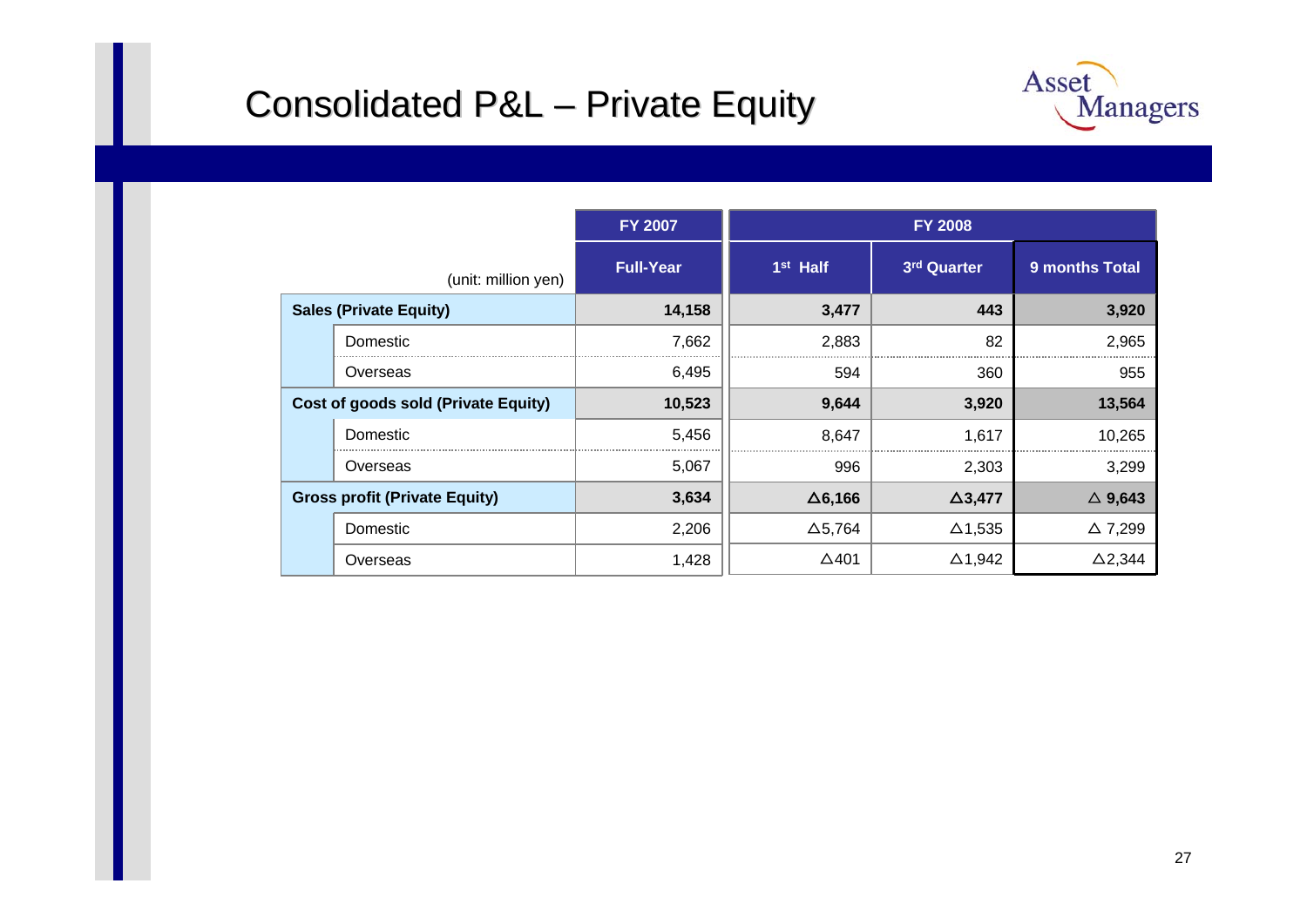#### **Consolidated P&L Forecast**



|                           |                                  | <b>FY 2007</b>   | <b>FY 2008</b>                         |                                |                   |
|---------------------------|----------------------------------|------------------|----------------------------------------|--------------------------------|-------------------|
|                           | (unit: million yen)              | <b>Full-Year</b> | <b>Forecast before</b><br>revision [A] | <b>Revised</b><br>revision [B] | <b>B</b> versus A |
| <b>Sales</b>              |                                  | 70,833           | 66,500                                 | 54,200                         | $\Delta$ 18.5%    |
|                           | <b>Real Estate Investment</b>    | 52,108           | 50,400                                 | 42,400                         | $\Delta$ 15.9%    |
|                           | <b>Private Equity (Domestic)</b> | 7,662            | 7,800                                  | 6,100                          | △21.8%            |
|                           | Private Equity (Overseas)        | 6,495            | 6,300                                  | 800                            | $\Delta$ 87.3%    |
|                           | Other                            | 4,566            | 2,000                                  | 4,900                          | $+145.0%$         |
|                           | Cost of goods sold               | 41,292           | 61,400                                 | 53,200                         | $\Delta$ 13.0%    |
| <b>Gross profit</b>       |                                  | 29,541           | 5,100                                  | 1,000                          | $\Delta 80.4\%$   |
|                           | <b>Real Estate Investment</b>    | 22,771           | 5,200                                  | 6,800                          | +30.8%            |
|                           | Corporate Investment (Domestic)  | 2,206            | $\Delta$ 5,200                         | $\Delta 6,300$                 |                   |
|                           | Corporate Investment (Overseas)  | 1,428            | 400                                    | $\Delta$ 2,700                 |                   |
|                           | Other                            | 3,135            | 4,700                                  | 3,200                          | $\Delta$ 31.9%    |
| <b>SG&amp;A</b>           |                                  | 13,265           | 11,600                                 | 11,500                         | $\Delta$ 0.9%     |
|                           | <b>Operating income</b>          | 16,276           | $\Delta$ 6,500                         | $\Delta$ 10,500                |                   |
| <b>Ordinary income</b>    |                                  | 13,637           | $\triangle$ 9,600                      | $\triangle$ 14,500             |                   |
| <b>Net income</b>         |                                  | 5,505            | $\Delta$ 8,000                         | $\Delta$ 15,000                |                   |
| EPS (Yen)                 |                                  | 10,386.15        | $\Delta$ 12,262.30                     | $\Delta$ 23,005.29             |                   |
| Dividends per share (Yen) |                                  | 1,800            | $\mathbf 0$                            | 0                              |                   |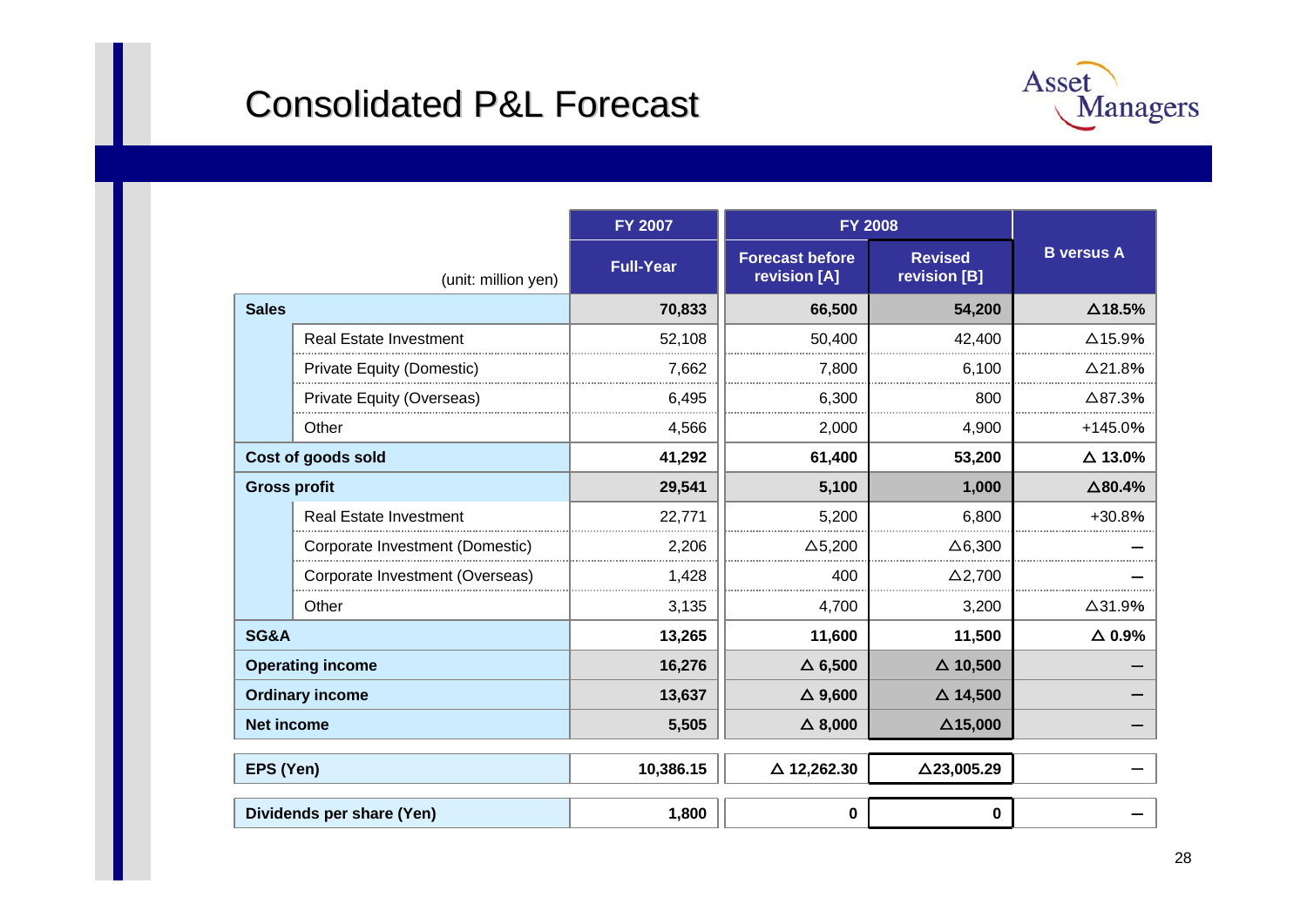

#### Appendix (Real Estate)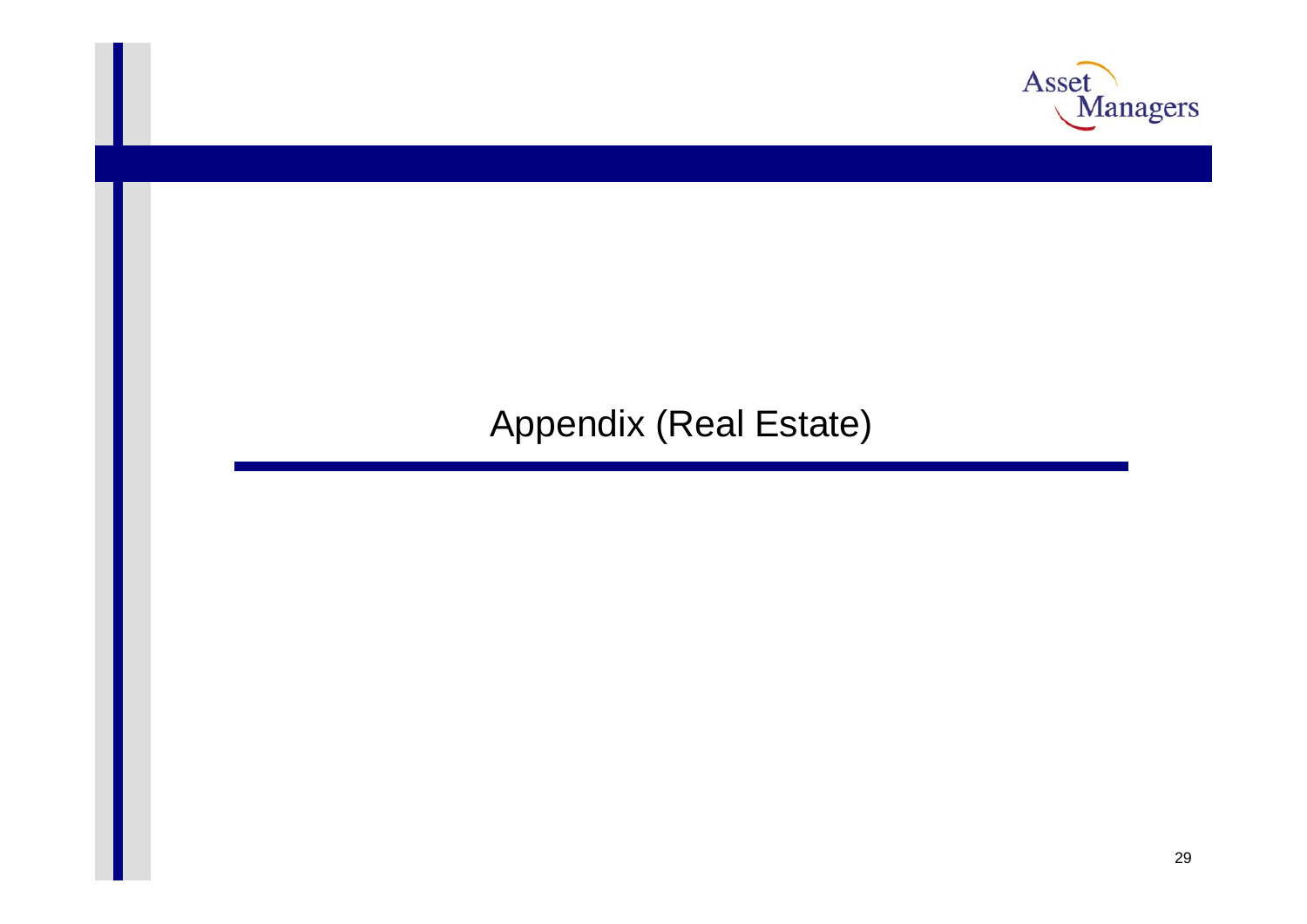# Assets Under Management (Domestic Real Estate) **Asset** Managers



|                           | (billion yen)                   | Ending<br><b>Feb2008</b> | Increase | <b>Decrease</b> | <b>Reclassified</b><br>Developme<br>nt<br>completed | <b>Net</b>    | Ending<br><b>Nov200</b><br>8 |
|---------------------------|---------------------------------|--------------------------|----------|-----------------|-----------------------------------------------------|---------------|------------------------------|
|                           | Development                     | 160.9                    | 3.8      | $\Delta$ 48.3   | $\Delta$ 17                                         | $\Delta$ 61.5 | 995                          |
|                           | Completed                       | 311.7                    | 21.1     | $\Delta$ 47.8   | 17                                                  | $\Delta$ 9.6  | 3,020                        |
|                           | Others                          | 23.3                     |          | $\Delta 0.6$    |                                                     | $\Delta 0.6$  | 226                          |
|                           | <b>Total (Private</b><br>Funds) | 496                      | 24.9     | $\Delta$ 96.7   |                                                     | $\Delta$ 71.8 | 4,242                        |
| Company's own<br>interest |                                 | 12.7                     | 0.2      | $\Delta$ 1.8    |                                                     | $\Delta$ 1.6  | 111                          |
| Total                     |                                 | 508.7                    | 25.1     | $\Delta$ 98.5   |                                                     | $\Delta$ 73.4 | 4,354                        |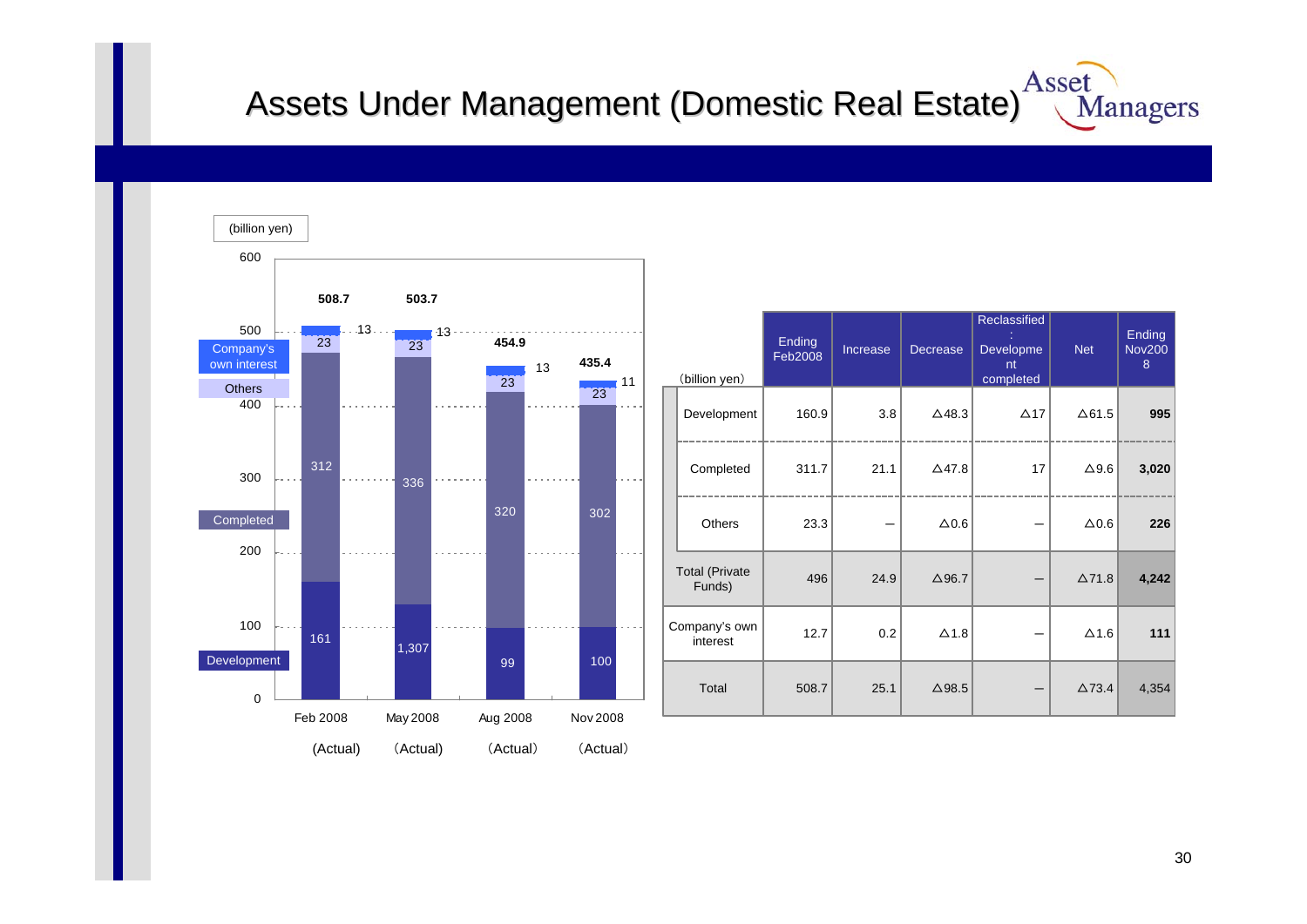#### **Selected Properties**



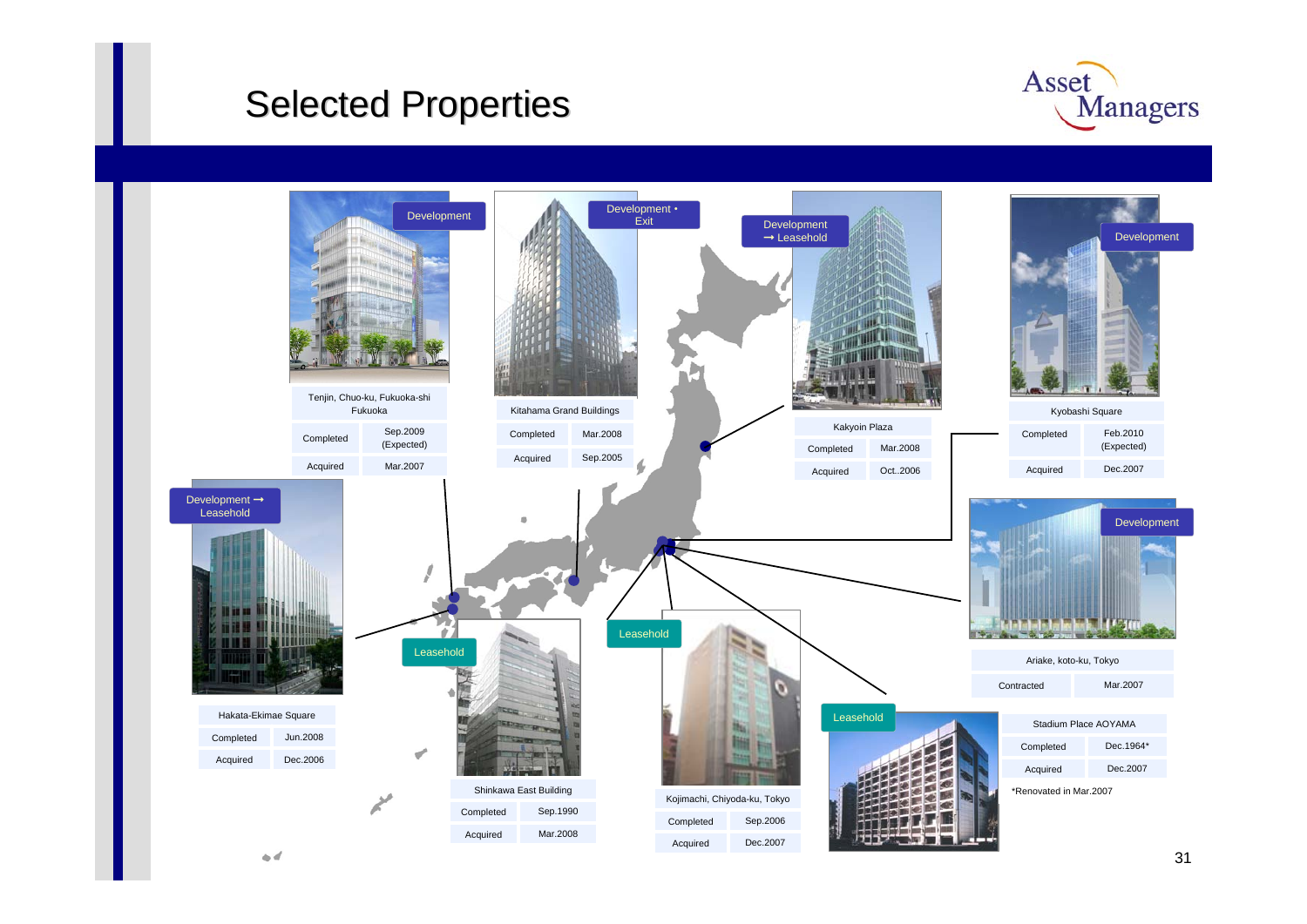#### Asset Domestic Real Estate Funds by Property Type Managers

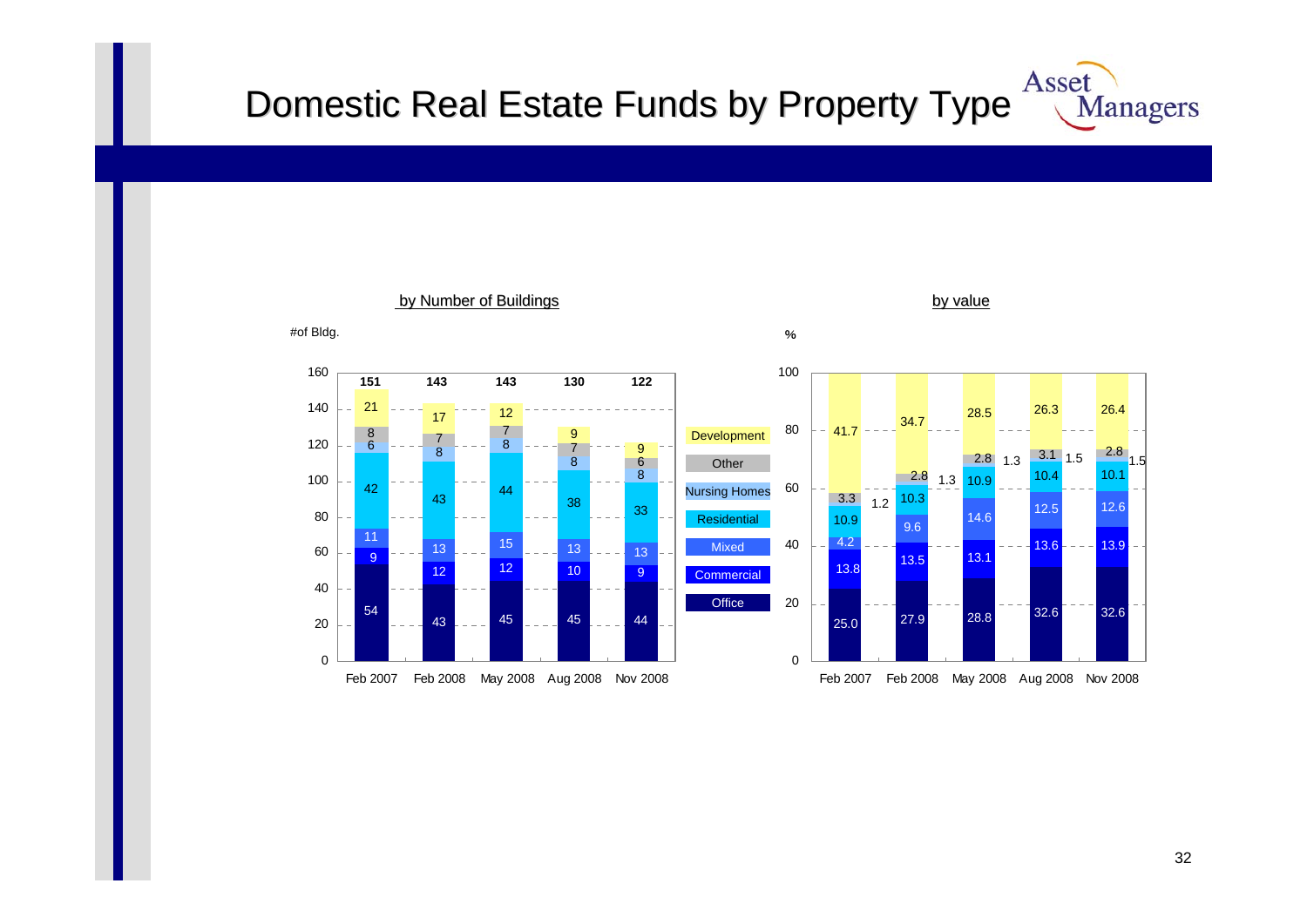#### Domestic Real Estate Funds by Location

0

20

40

60

80

100

120

140

160



Asset

**Managers**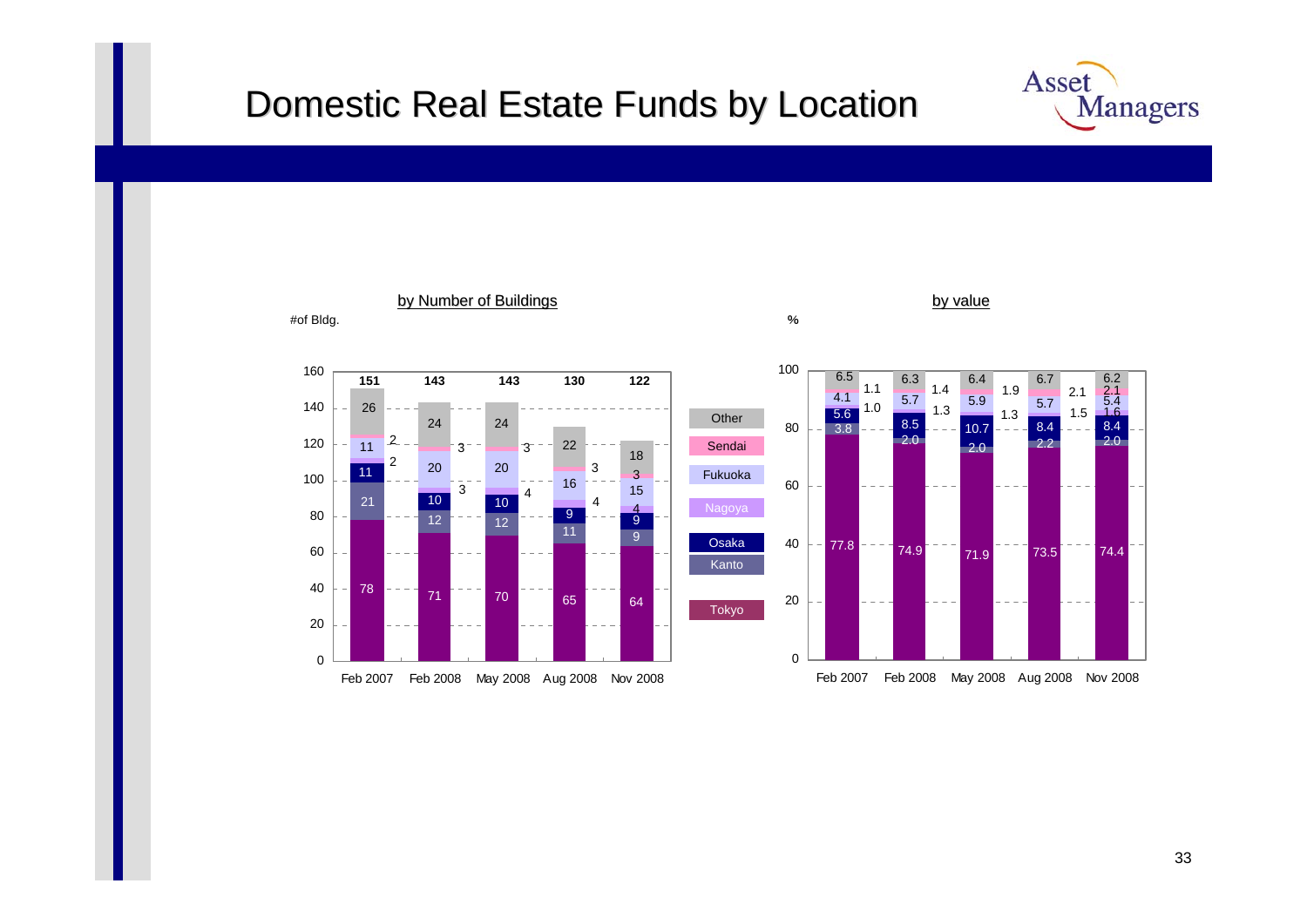## Asset Domestic Real Estate Funds by Investor & Lender Managers





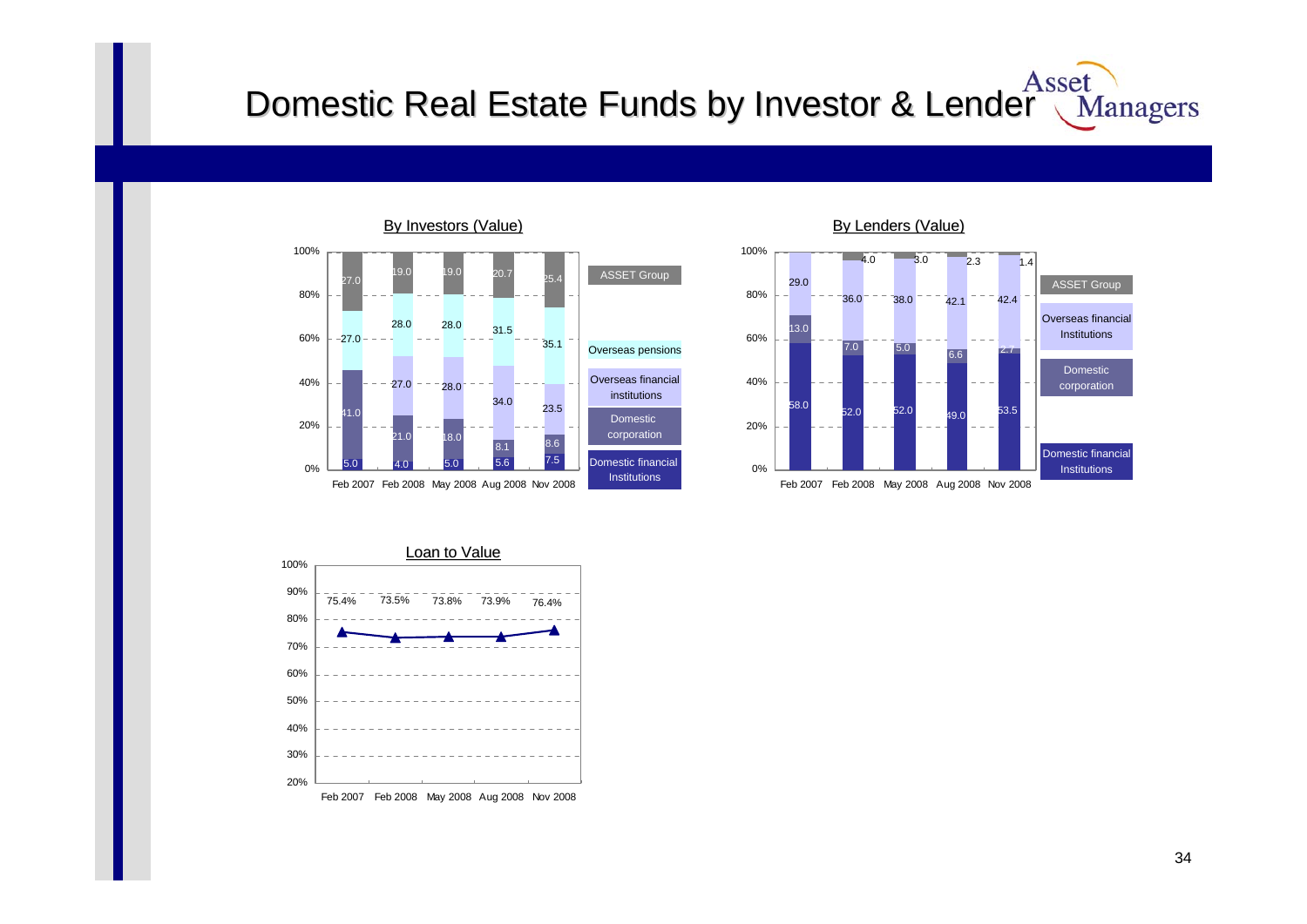

### Appendix (Private Equity)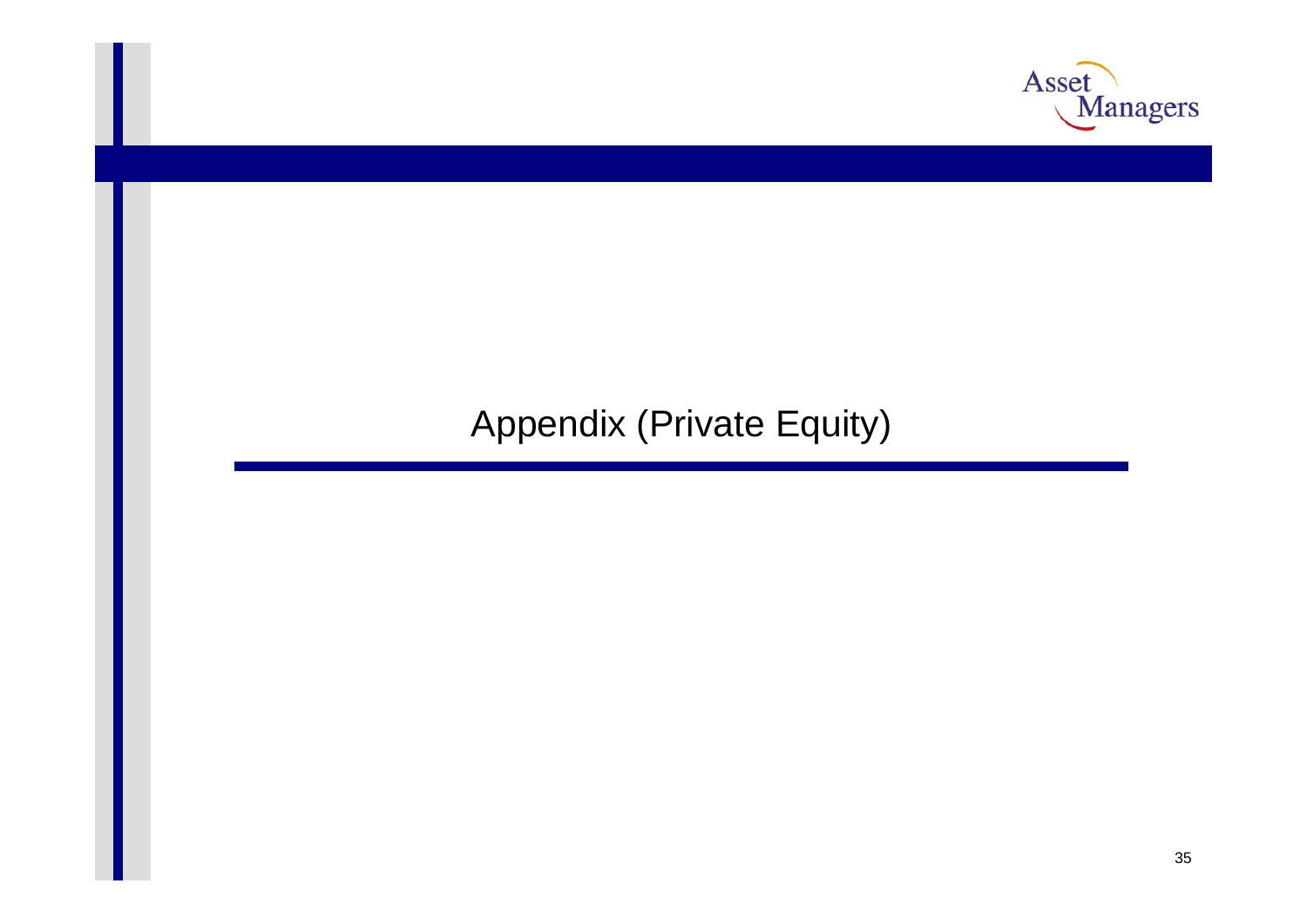#### **Overseas Listed Company Investments**



| Investment                                                     | <b>Initial</b><br>Investment<br><b>Date</b> | <b>Business</b>                                                        | <b>Balance Sheet Total</b><br>(Millions of Yen) |
|----------------------------------------------------------------|---------------------------------------------|------------------------------------------------------------------------|-------------------------------------------------|
| Oceanus Group Ltd                                              | 2007/11                                     | <b>Fish cultivation</b>                                                | 862                                             |
| China Best Group Holding<br>Ltd                                | 2005/02                                     | Restructuring and investment in China's coal<br>industry               | 397                                             |
| <b>EVA Precision Industrial</b><br><b>Holdings Limited</b>     | 2007/07                                     | Metal product and equipment module design and<br>production service    | 75                                              |
| <b>Power Quotient</b><br>International Co., Ltd.               | 2005/06                                     | Manufacture and sale of PC peripherals and<br>memory and other devices | 874                                             |
| <b>A&amp;K Educational Software</b><br><b>Holdings Limited</b> | 2007/09                                     | Sale of educational and other software in China                        | 231                                             |
| Henry Group Holdings Ltd.                                      | 2007/11                                     | Design and manufacture of PC motherboards                              | 119                                             |
| Other                                                          |                                             |                                                                        | 15                                              |
| Total overseas listed investments                              | 1,986                                       |                                                                        |                                                 |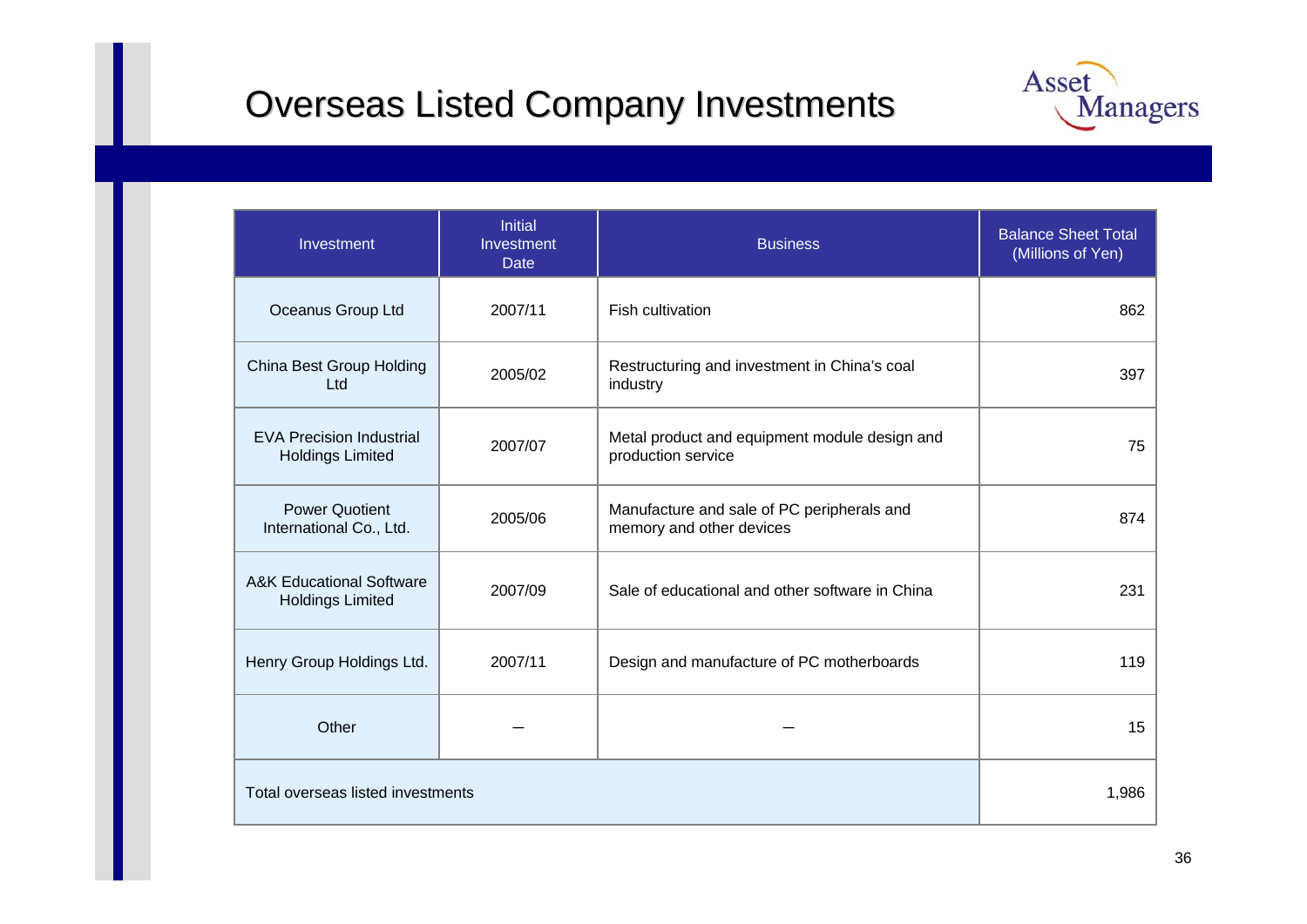#### **Overseas Unlisted Company Investments**



| Investments                                  | <b>Initial</b><br><b>Investment Date</b> | <b>Business</b>                                                                                                                   | <b>Balance Sheet Total</b><br>(Millions of Yen) |  |  |  |
|----------------------------------------------|------------------------------------------|-----------------------------------------------------------------------------------------------------------------------------------|-------------------------------------------------|--|--|--|
| Unlisted Overseas Company 01                 | 2007/03                                  | Metal processor with particular expertise in metal<br>coating technologies                                                        | 1,577                                           |  |  |  |
| Unlisted Overseas Company 02                 | 2005/11                                  | Consumer finance in South Korea                                                                                                   | 908                                             |  |  |  |
| Unlisted Overseas Company 03                 | 2006/06                                  | Consumer finance in South Korea                                                                                                   | 903                                             |  |  |  |
| Unlisted Overseas Company 04                 | 2005/09                                  | Chinese stem cell bank                                                                                                            | 624                                             |  |  |  |
| Unlisted Overseas Company 05                 | 2006/06                                  | Application development and service provision for<br>mobile phones                                                                | 428                                             |  |  |  |
| Unlisted Overseas Company 06                 | 2004/12                                  | Automobile and electronic device CAD and software<br>development                                                                  | 426                                             |  |  |  |
| Unlisted Overseas Company 07                 | 2007/07                                  | Production and sale of almond oil                                                                                                 | 498                                             |  |  |  |
| Unlisted Overseas Company 08                 | 2008/04                                  | Production and sale of methanol and urea                                                                                          | 292                                             |  |  |  |
| Unlisted Overseas Company 09                 | 2006/04                                  | In-taxi advertising                                                                                                               | 368                                             |  |  |  |
| Unlisted Overseas Company 10                 | 2007/07                                  | Production and sale of curtain walls and compact<br>home solar power generation equipment<br>Listed in Hong Kong on Jan13th, 2009 | 318                                             |  |  |  |
| <b>Unlisted Overseas Company 11</b>          | 2006/01                                  | Internet music distribution and artist management                                                                                 | 123                                             |  |  |  |
| Unlisted Overseas Company 12                 | 2007/12                                  | Operation of platform that brokers transactions<br>involving online games                                                         | 212                                             |  |  |  |
| <b>Unlisted Overseas Company 13</b>          | 2003/09                                  | Investment vehicle into IT peripherals manufactures<br>and game developers                                                        | 160                                             |  |  |  |
| <b>Unlisted Overseas Company 14</b>          | 2008/03                                  | B to B website and logistics management services                                                                                  | 532                                             |  |  |  |
| Other                                        |                                          |                                                                                                                                   | 257                                             |  |  |  |
| Other LP investments                         |                                          |                                                                                                                                   | 919                                             |  |  |  |
| 8,545<br>Total overseas unlisted investments |                                          |                                                                                                                                   |                                                 |  |  |  |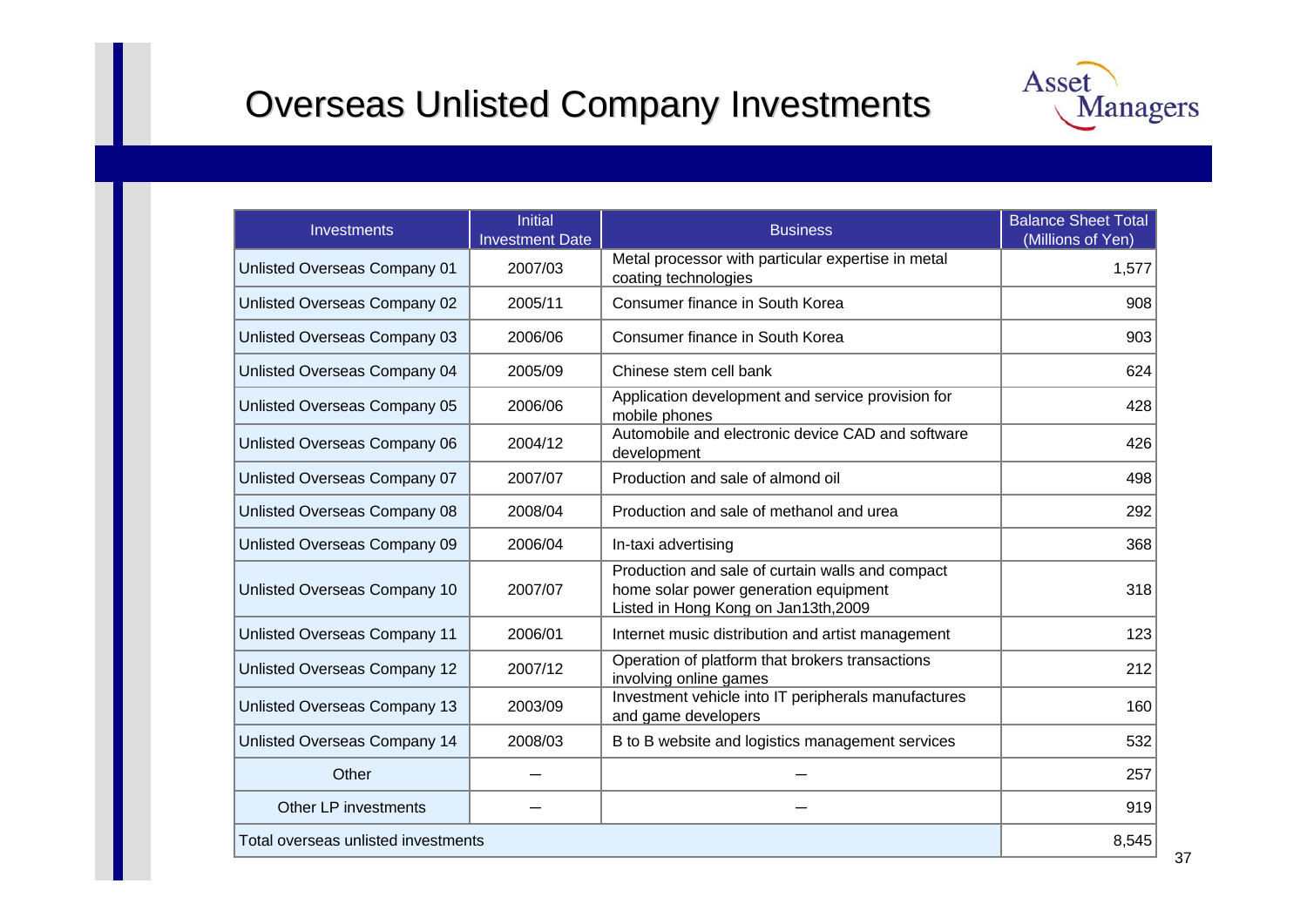## Domestic Private Equity Investments Domestic Private Equity Investments



| <b>Business restructuring investments</b>                                                       | <b>Initial</b><br>Investment<br><b>Date</b> | Management<br>Company | <b>Description</b>                                                                                                                                                                                                                                                                                                                                                                                                                                                             |
|-------------------------------------------------------------------------------------------------|---------------------------------------------|-----------------------|--------------------------------------------------------------------------------------------------------------------------------------------------------------------------------------------------------------------------------------------------------------------------------------------------------------------------------------------------------------------------------------------------------------------------------------------------------------------------------|
| 1. Hotel Nikko Ibaraki Osaka<br>(Formerly Ibaraki Kyoto Hotel)                                  | 2004/03                                     | <b>XAOP</b>           | Hotel management<br>Deconsolidate in FY09                                                                                                                                                                                                                                                                                                                                                                                                                                      |
| 2. Matsudo Wholesale Market<br>(Corporate Rehabilitation Low)                                   | 2005/01                                     | $\times$ ALS          | Secured stable cash flow with and operating rate of at least 90%                                                                                                                                                                                                                                                                                                                                                                                                               |
| 3. Showa Koki<br>Aluminum building materials<br>processor                                       | 2005/08                                     |                       | Rehabilitation proceedings completed in January 2007. Expanding the design team<br>via the establishment of a design center.<br>In May 2007, formed an operating alliance with a major building material manufacturer<br>in Taiwan. By outsourcing production, the company is able to provide competitively<br>priced products, using Showa Koki's sophisticated technical capabilities. The<br>company aims to bolster its sales activities and improve its business results. |
| 4. Izu Yugashima Club<br>Golf course & resort<br>(Bankruptcy proceedings)                       | 2005/07                                     | Albatross             | Grand opening in July 2006 after a full refurbishment of facilities. Formed an alliance<br>with Discovery Bay, an exclusive golf club in Hong Kong, in April 2007. By allowing<br>members of either club to use the facilities of the other club, Izu Yugashima seeks to<br>improve its ability to attract customers, along with increase its visibility and brand<br>image in Asia.                                                                                           |
| 5. Miyako City<br><b>Shopping Center</b><br>(Industrial Revitalization Corporation of<br>Japan) | 2006/02                                     | Miyako City           | Improving profitability through initiatives such as attracting superior tenants and<br>streamlining of internal company structure. Steady yield from rent income and interest<br>income on loans.                                                                                                                                                                                                                                                                              |
| 6. Hotel JAL City Matsuyama                                                                     | 2005/12                                     | $\times$ AOP          | Hotel management<br>Deconsolidate in FY09                                                                                                                                                                                                                                                                                                                                                                                                                                      |

※AOP( Asset Operaters)、ALS(Asset Logistics)

| Listed investments                                             | Start date | Management<br>Company | <b>Outline</b>                                                                                                    |
|----------------------------------------------------------------|------------|-----------------------|-------------------------------------------------------------------------------------------------------------------|
| Gokurakuyu (formerly Jinendo)<br>Onsen operator (JASDAQ: 2340) | 2004/03    |                       | Direct management and franchising of "Gokurakuyu" onsen (Japanese baths)<br>Sold portion of shares in March 2008. |

| Other unlisted investments | Start date | Management<br>Company | <b>Outline</b>               |
|----------------------------|------------|-----------------------|------------------------------|
| eBANK<br>Online bank       | 2004/03    |                       | Largest domestic online bank |